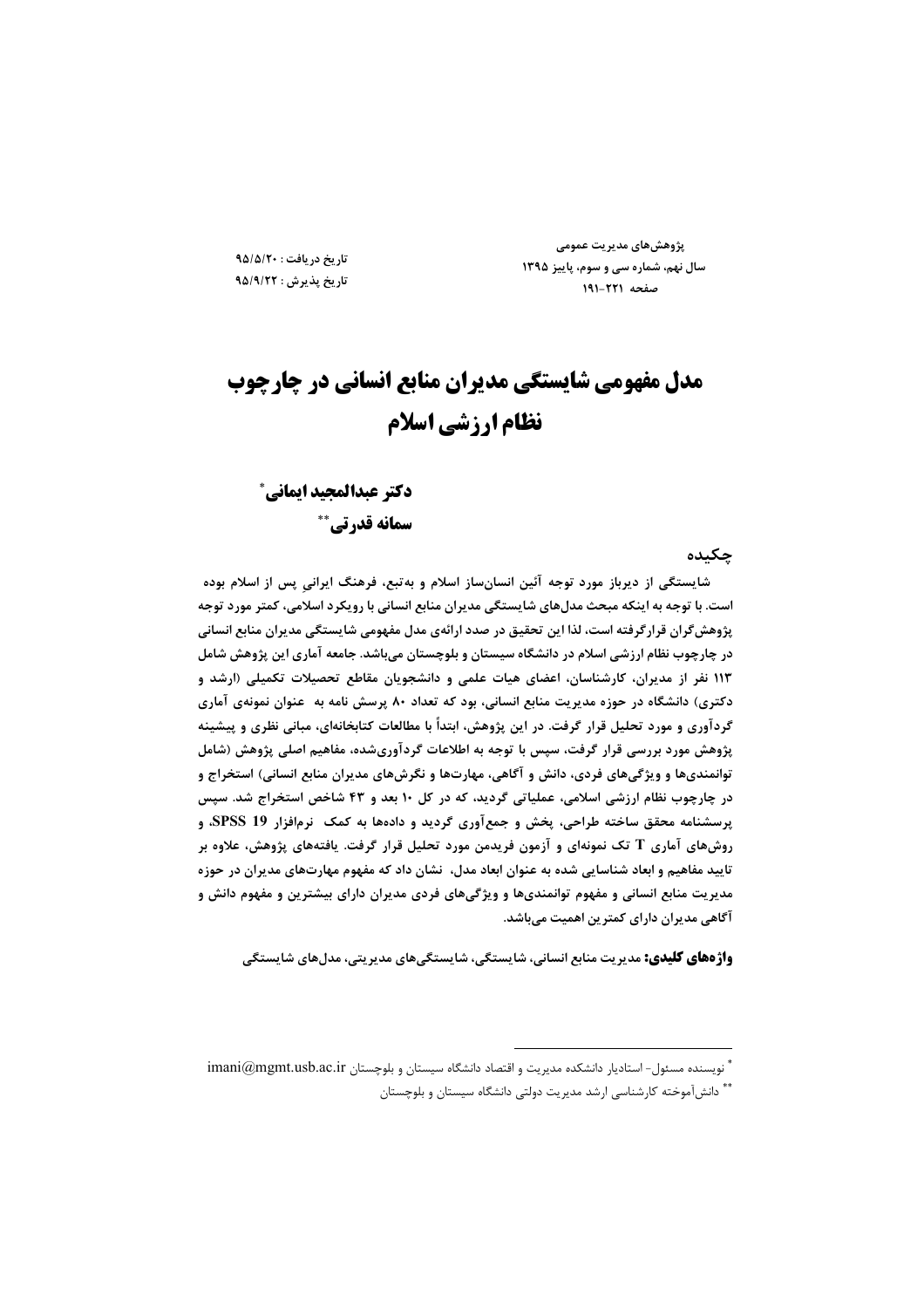#### مقدمه

مديريت مورد بحث در اسلام، اداره والاترين امانتهاي الهي يعني انسان است. مبتني بر این بینش، مدیریت پاس داشتن این امانت است، نه بهره کشی از آن *(عبدالحسین;اده و* ت*نایی، ۱۳۹۳).* از اینرو منابع انسانی ارزشمندترین منابع سازمان محسوب میشوند که با تلاش و کوشش و ایجاد هماهنگی و بهکارگیری دیگر اجزای سازمان، اهداف سازمانی را تحقق می بخشند. این منابع دارای توانائی ها و قابلیتهای بالقوهای هستند که در محیط سازمانی به فعل درآورده میشود. دستیابی به این مهم نیازمند درک و شناخت کامل انسانها و فراهم کردن شرایط مناسب برای کار و تلاش است. یکی از مواردی که در این زمینه قابل بررسی است قراردادن افراد در جایگاههای متناسب با توانائی، تجارب و قابلیت آنها است. این فرایند در قالب نظام شایستهسالاری بررسی گردیده است. شایستهسالاری در تمام سطوح باید موردتوجه قرار گیرد و محدود به مدیران نمیشود، آنچه مهم است این است که این امر باید از بالاترین سطوح آغاز گردد. برای تحقق اهداف سازمانی، افراد لایق و کاردان باید در رأس امور قرار گیرند. بدیهی است بهجز یک مدیر شایسته، شخص دیگری قادر به تحقق انتظارات یک سازمان نخواهد بود و مدیر شایسته کسی است که هم دانش مدیریت را داشته باشد و هم بتواند از تجارب استفاده مطلوب ببرد. برای انتخاب افراد شایسته باید ضابطه و ملاک موجود باشد و این ضوابط باید بهگونهای انتخاب شوند که قابلسنجش باشند. لذا انتظار می رود، زمانی که مؤلفه و محورهای شایستگی تعیین میشود، انتخاب و انتصاب مدیران با توجه به این مؤلفهها صورت گیرد و برای جلوگیری از به هدر رفتن نیرو و سرمایه، اولویتهای مربوط رعایت گردد. *(بازیاری و امیرتاش، ۱۳۸۵)؛* منابع انسانی شایسته برای سازمان، ارزشمند و کمیاب است، بهراحتی قابل کپیبرداری،  $\emph{Noe},$  تقلید و جایگزینی نیست و موجب کسب مزیت رقابتی پایدار میشود ( نظریههای نوین در عرصه برنامهریزی.*Hollenbeck, Gerhart, & Wright, 2009* نیروی انسانی نهتنها انسان را با همه ارزشهایش، سازمان را با همه ابعاد و عملکردش و بالاخره محیط سازمان را با همه دگرگونیها و تحولاتش موردتوجه قرار داده و لزوم قابلیت انعطافپذیری ساختارهای درونی سازمانی را برای پاسخگویی به تغییر و تحول ضروری میداند، بلکه بهجای رفتار انفعالی در جهت کنترل تغییرات محیط، ایجاد تغییر و نوآوری را بهصورت فعال و تأثیرگذار بر محیط، توصیه می *کند (احمدی، فاضلی کبریا و فقیه،* (۱۳۹۱). یکی از بهترین و مناسبترین رویکردها برای نائل شدن به این مهم، بهکارگیری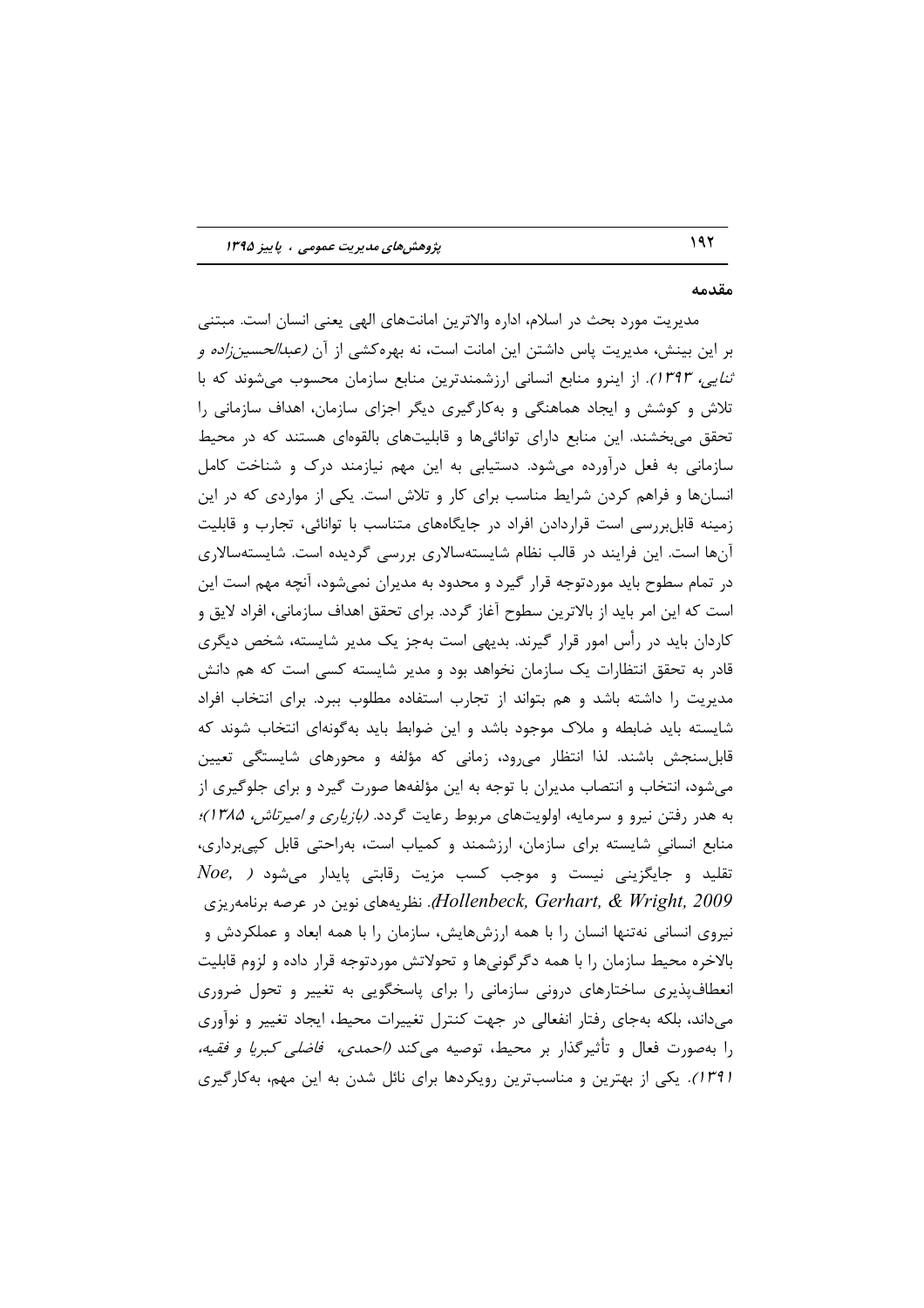رویکرد شایستگی در مدیریت و برنامهریزی نیروی انسانی است. یک تحقیق نشان میدهد که متوسط هزینه انتصاب نابجای یک مدیر حدود ۷۵۰۰۰ دلار در سال است، درحالی که تکانه ناشی از برکناری همین مدیر در حدود ۱۶۰۰۰۰ دلار تخمین زده می شود. درعینحال، صرفهجویی ناشی از انتصاب یک مدیر موفق ۵/۳ میلیون دلار در سال بوده که در مورد مدیران اثربخش به ۷ میلیون دلار میرسد *(لطیفی، ۱۳۸۳).* آلفرد اسلون یکی از مدیران سازمانهای معتبر جهانی، عنوان میکند؛ اگر ما ۴ ساعت وقت خود را صرف گماشتن یک فرد مناسب در جای مناسب نمیکردیم، مجبور بودیم ۴۰۰ ساعت وقت خود را صرف اصلاح خرابیهای ناشی از اشتباه خود بکنیم و من واقعاً چنین وقتی ندارم (ابولعلابے ، ۱۳۸۳).

از طرفی در یک جامعه/سازمان با شایستگیها و ارزشهای اسلامی افراد باید بیاموزند بهجای جلب رضایت سرپرستان و صاحبان قدرت، تلاش کنند که چگونه با سعی و تلاش در راه توسعه و سازندگی قدم بردارند و بهجای تسلیم شدن، تملق گویی و پذیرش دستور، باید تفکر حاکم بر جامعه مبتنی بر آماده ساختن افراد برای قبول اندیشههای نو و آزمایش روشهای جدید باشد (*خنیفر، ۱۳۸۶: ۰۶).* همچنین بنا بر آیات قرآن، بزرگترین رسالت انبیا، از بین بردن موانع و مشکلات و فراهم نمودن زمینه رشد و شکوفایی استعدادهای انسان در جهت رشد و کمال است؛ آنها آمدهاند تا این موجود طبیعی را از مرتبه طبیعت به مرتبه عالی مافوق طبیعت، مافوق جبروت برسانند. *(سوره ابراهیم، آیه ۱)؛* بعلاوه دین مبین اسلام صریحاً بر فرهنگ شایستهپروری تأکید فراوان نموده و بر بکارگماری شایستگان سفارش زیادی نموده است، چرا که به تعبیر قرآن منصبها و مسئولیتها، امانتهایی به شمار می آیند که باید به اهلش واگذار شوند، همانا خداوند شما را امر می کند که امانتها را به اهل آن واگذار کنید *(سوره نسا، آیه ۵۸)،* از طرفی موفقیت و شکست یک سازمان بهطور گسترده به کیفیت رهبران آن وابسته است. تفاوت اساسی میان یک سازمان موفق و غیر موفق غالباً برحسب رهبري تعريف مىشود؛ بنابراين گروهها و سازمانها براي اثربخشتر نمودن خود، رهبری را مدنظر قرار دادهاند *(مقیمی، خنیفر و عربی خوان، ۱۳۸۷).* این قاعده در رابطه با مراکز آموزشی نیز صادق است و رابطهی مستقیمی بین ابعاد شایستگیهای محوری دانشگاهها و عملکرد مدیران گروه و مدیران سطوح مختلف دانشگاه وجود دارد *(سرگزی، ناستی زایی و یورقاز، ۱۳۹۴).* با توجه به تأکید و توجه اسلام بر شایستگیهای محوری و شایستهسالاری و با توجه به حوزه مورد مطالعه در این پژوهش که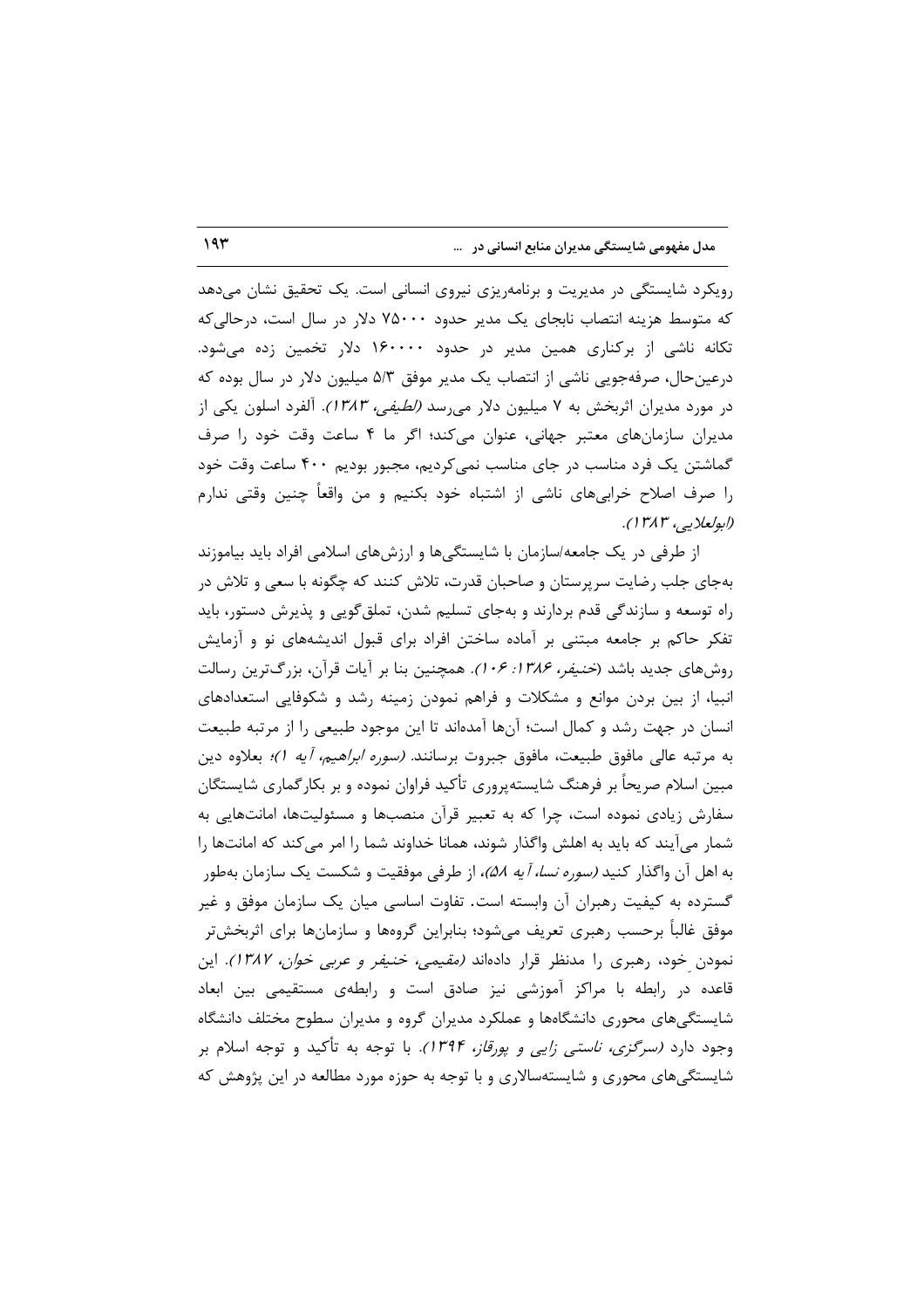دانشگاه سیستان و بلوچستان می باشد، اکنون این سوال مطرح می گردد که چارچوب مفهومی (مدل) شایستگی منابع انسانی در چارچوب نظام ارزشی اسلام در دانشگاه سیستان و بلوچستان کدام است؟ با توجه به این *ک*ه به نظر می٫رسد مفاهیم کلی چنین مدلی ممکن است به مدلهای مرجع در این حوزه نزدیک بوده یا شباهت داشته باشد؛ این سؤال مطرح میگردد که ابعاد و مؤلفههای این مدل در چارچوب نظام ارزشی اسلام کداماند و اولویت آنها حكونه است؟

#### ادبیات نظری

#### شایستگے

مدیران نمی توانند از کارکنان خود انتظار نتایج عالی داشته باشند، مگر آنکه زمینههای ایجاد چنین نتایجی را در کارکنان خود ایجاد کنند؛ بهعبارتدیگر جامعه و سازمانی می تواند در مسیر توسعه و پیشرفت حرکت روبهجلو داشته باشد که با ایجاد بسترهای لازم، منابع انسانی خود را به دانش و مهارتهای لازم تجهیز کند تا این توانمندیهای ارزشمند، سایر منابع جامعه و سازمان را بهسوی حصول رشد و توسعه هدایت کنند و لازمه این امر اعمال صحیح مدیریت منابع انسانی در سازمان است *(گرانپایه، ۱۳۹۲).* یک سازمان به دلیل چالشهای پیش رو به مدیرانی نیاز دارد که بیشازپیش قابلتر و شایستهتر باشند و از آنجایی که استخدام و به کار گماردن مدیران، هزینه زیادی به سازمان تحمیل می کند باید از اتلاف هزینههای ناشی از انتخاب مدیر نالایق و لطمههای ناشی از برکناری آن جلوگیری نمود. به همین جهت بسیاری از صاحبنظران حوزه منابع انسانی تاکید نمودهاند که اگر ویژگی و مدلهای شایستگی برای توسعه و پیشرفت مورداستفاده قرار گیرند بعید به نظر می رسد که سازمان حالت ایستایی به خود بگیرد *(رمضانی، ۱۳۷۸).* 

شایستگی شامل دانش، مهارت و ویژگیهای فردی ازجمله انگیزه، مفهوم ذهنی، ارزش، نگرش و ویژگیهای فیزیکی و یا ترکیبی از این عوامل است. شایستگی آن دسته از خصوصیات افراد است که زیربنای رفتارهای موفق شغلی آنان را تشکیل میدهد و موجب عملکرد برتر و مؤثرتر آنها در شغل یا وظیفه می شود. شایستگی ها باید قابل مشاهده و قابل اندازه گیر بوده و باثبات و تکرارپذیر، در رفتار فرد مشاهده شوند *(ودادی و زارع فرد، ۱۳۹۰).* ودرلی (۲۰۰۵)، در پژوهشهای خود شایستگیهای حرفهای مدیران دانشگاه را این گونه

1 - Weatherly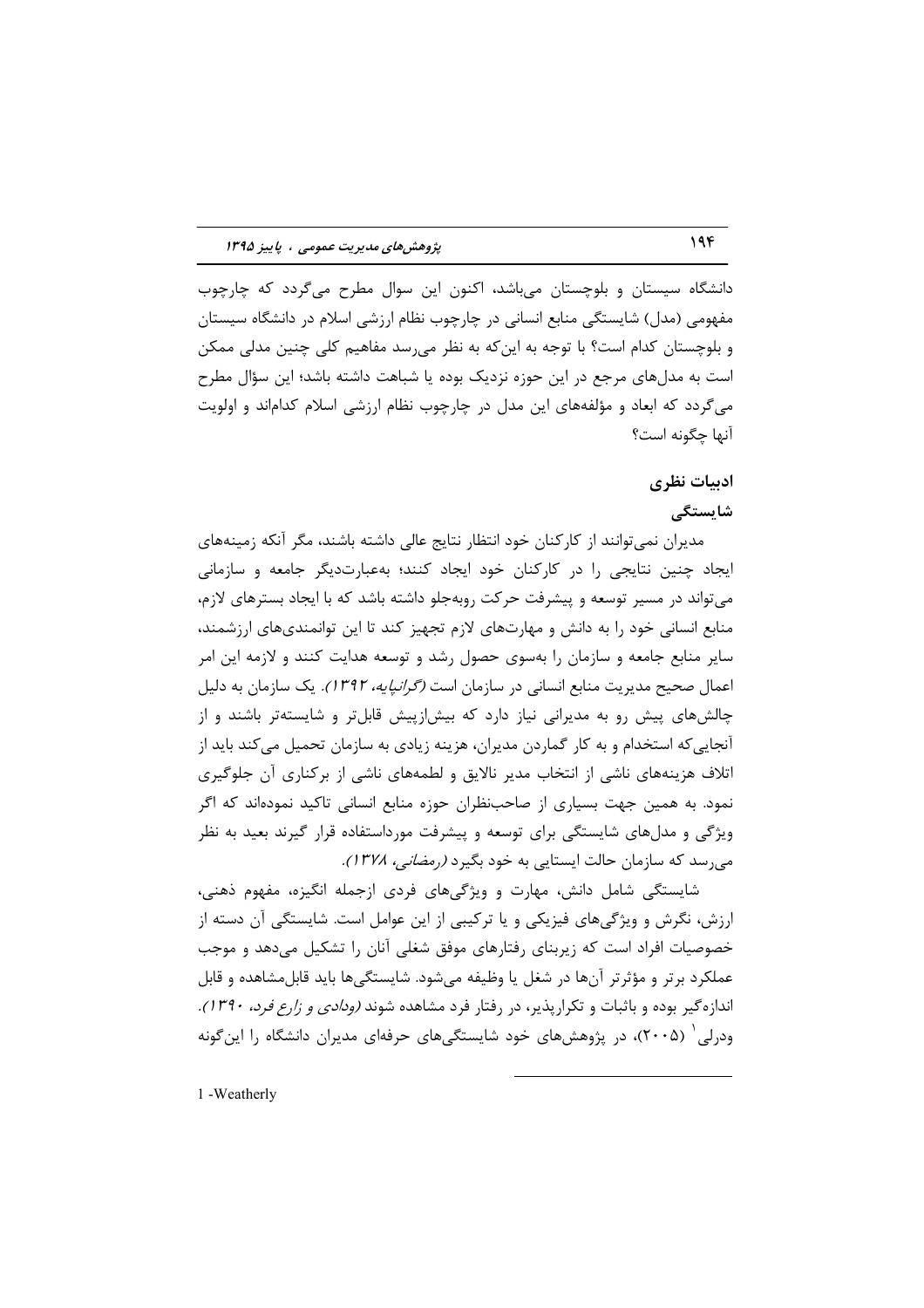بیان کرده است: ١. شایستگیهای دانش شامل: الف) دانشبنیادی- کاربردی ب) دانش حرفهای؛ ۲. شایستگیهای عملی- حرفهای؛ ۳. مدیریت عملیاتی و فرایندهای کار؛ ۴. خود مديريتي؛ ۵. ارتباط؛ ۶. بسيج نوآوري و تغيير؛ ۷. مديريت افراد و وظايف *(محمودي، عابدي،* و حیدری، 1۳۹۱). طبق نظر سانچز<sup>۱</sup> (۲۰۱۰) شایستگیها بهعنوان یک دسته از دانش، خصوصیات، نگرشها و مهارتهای مرتبط به هم تعریف میشوند که تأثیر زیادی بر شغل افراد میگذارد و با عملکرد افراد در کار همبستگی دارد، می تواند با استانداردهای قابلقبول ارزیابی شود و از طریق آموزش و توسعه بهبود یابد *(عابدیان، ۱۳۹۰).* با بررسی ادبیات موضوع مربوط به شایستگیها و بررسی تعاریفی که در مورد شایستگی ارائهشده است، اولین چیزی که بهخوبی مشخص میشود، فقدان یک تعریف واحد و معین در مورد شایستگی و معنا و مفهوم آن است. در جدول ۱ برخی از تعاریف برای نمونه آورده شده است (رعنایی، سلطانی و یزدانی، ۱۳۹۱).

1 - Sanchez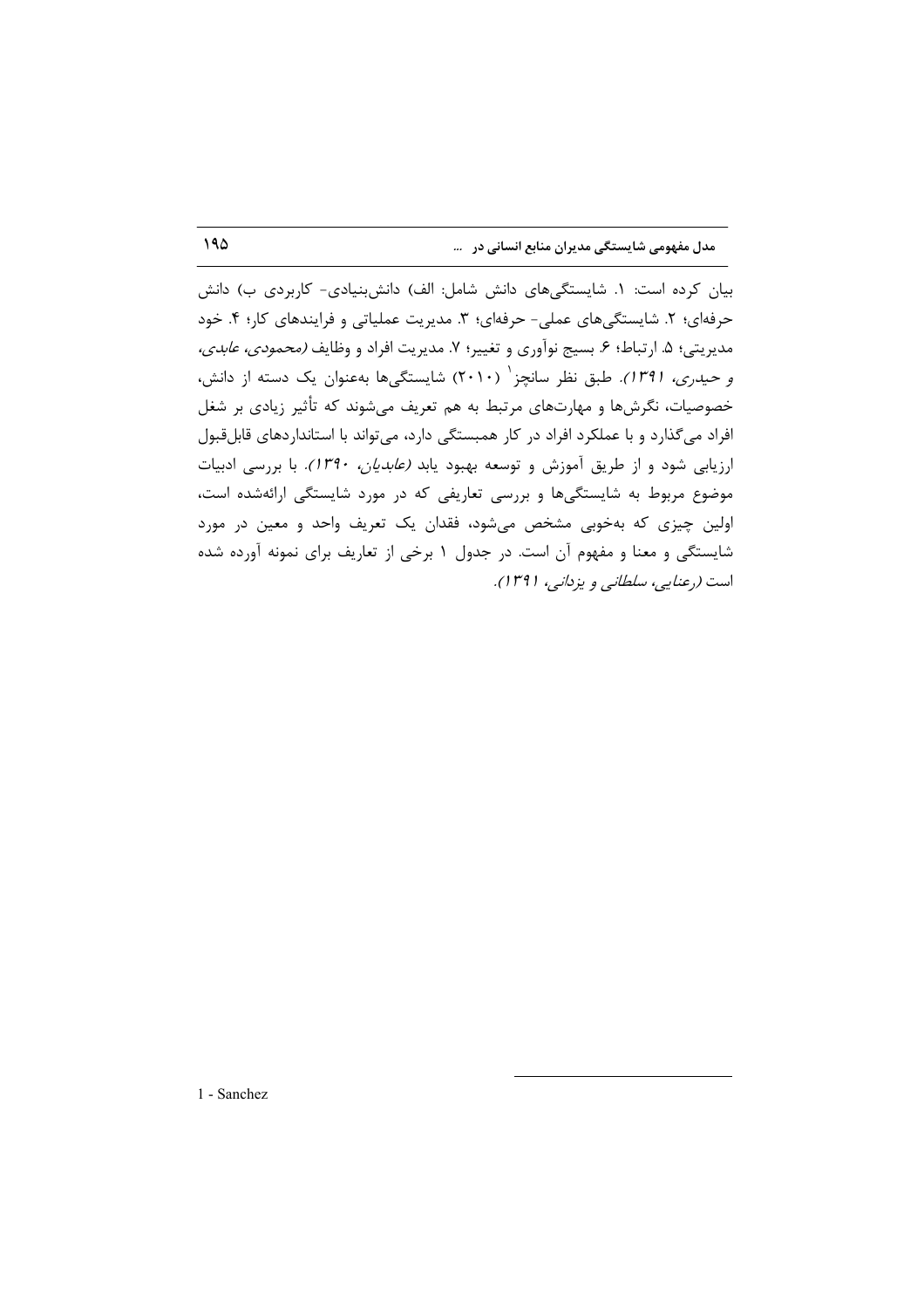#### پژوهشهای مدیریت عمومی ، پاییز ۱۳۹۵

| نويسنده                             | تعريف                                                                                        |
|-------------------------------------|----------------------------------------------------------------------------------------------|
| بوياتزيس ل                          | شایستگی عبارت است از مشخصههای اساسی یک فرد که میتواند انگیزه، خصیصه، مهارت یا نمودی          |
| 1917                                | از تصویر شخصی یا نقش اجتماعی یا بخشی از دانشی که فرد استفاده میکند، باشد.                    |
| دابويز و                            | مشخصههای اساسی فرد مثل انگیزه، خصلت، مهارت، جنبههایی از خودشناسی، نقش اجتماعی، دانش،         |
| روثول آ،                            | نگرشها، روشهای تفکر، ایفای نقش و احساسات که منجر به عملکرد اثربخش یا برتر میشود.             |
| $\mathbf{Y} \cdot \cdot \mathbf{Y}$ |                                                                                              |
| برگ، دورنيل،                        | شایستگی دستههای از دانش، مهارت و تواناییهای مربوطه است که با عملکرد شغلی اثربخش              |
| برگ، ديويس و                        | همبستگی داشته و میتواند اندازهگیری و ارزیابیشده و با آموزش و توسعه بهبود یابد.               |
| اسميت "،                            |                                                                                              |
| $\mathbf{y} \cdot \mathbf{y}$       |                                                                                              |
| ودرلی ٔ                             | شایستگی مجموعهای از دانش، مهارت، توانایی و سایر ویژگیهای شخصیتی مرتبط است که بهصورت          |
| $\mathbf{Y}\cdot\cdot\mathbf{A}$    | هماهنگ برای ایجاد عملکردی برجسته کار می کنند.                                                |
| دراگانیدیس و                        | شایستگی عبارت است از ترکیبی از دانش صریح و ضمنی، رفتارها و مهارتهایی که نیروی پتانسیل        |
| منتزاس "،                           | لازم براي انجام اثربخش وظيفه را به فرد مىدهد.                                                |
| هرلين '،٢٠٠٩                        | شایستگی چتری باز است که آنچه برای موفقیت نیاز است را توضیح میدهد.                            |
|                                     | شایستگی مجموعه رفتارها یا فعالیتهای مرتبط، انواع دانش، مهارتها و انگیزههایی است که           |
| کرمی، ۱۳۸۶                          | پیش نیازهای رفتاری، فنی و انگیزشی برای عملکرد موفقیتآمیز در یک نقش یا شغل مشخصاند.           |
|                                     | شایستگیها بهعنوان یک دسته از دانش، خصوصیات، نگرشها و مهارتهای مرتبط به هم تعریف              |
| سانچز                               | میشوند که تأثیر زیادی بر شغل افراد میگذارد و با عملکرد افراد در کار همبستگی دارد، میتواند با |
| $\mathbf{r} \cdot \mathbf{r}$       | استانداردهای قابلقبول ارزیابی شود و از طریق آموزش و توسعه بهبود یابد.                        |

جدول ۱: تعاريف شايستگى

اسينسر<sup>٧</sup> (١٩٩٣) ينج سطح مختلف از شايستگيها را تعريف كرد: انگيزه، صفات، تصور از خود، دانش و مهارت. اکنون از نیروی کار سازمانها، انتظار میرود، تأثیر بیشتری در تولیدات و خدماتی که ارائه میدهند، داشته باشند. این درست همان چیزی است که موجب شده در محیط رقابت، شایستگی اهمیت یابد (احدزاده و ملک پور، ۱۳۹۱). شایستگیها، ویژگیهای اساسی فردی هستند که بهطور علّی به معیار مرجع عملکرد مؤثر

- 1 Boyatzis
- 2 Dubois & Rothwell
- 3 Berge, Verneil, Berge, Davis & Smith
- 4 Weatherly
- 5 Draganidis and Mentzas
- 6 Herlein
- 7 Spencer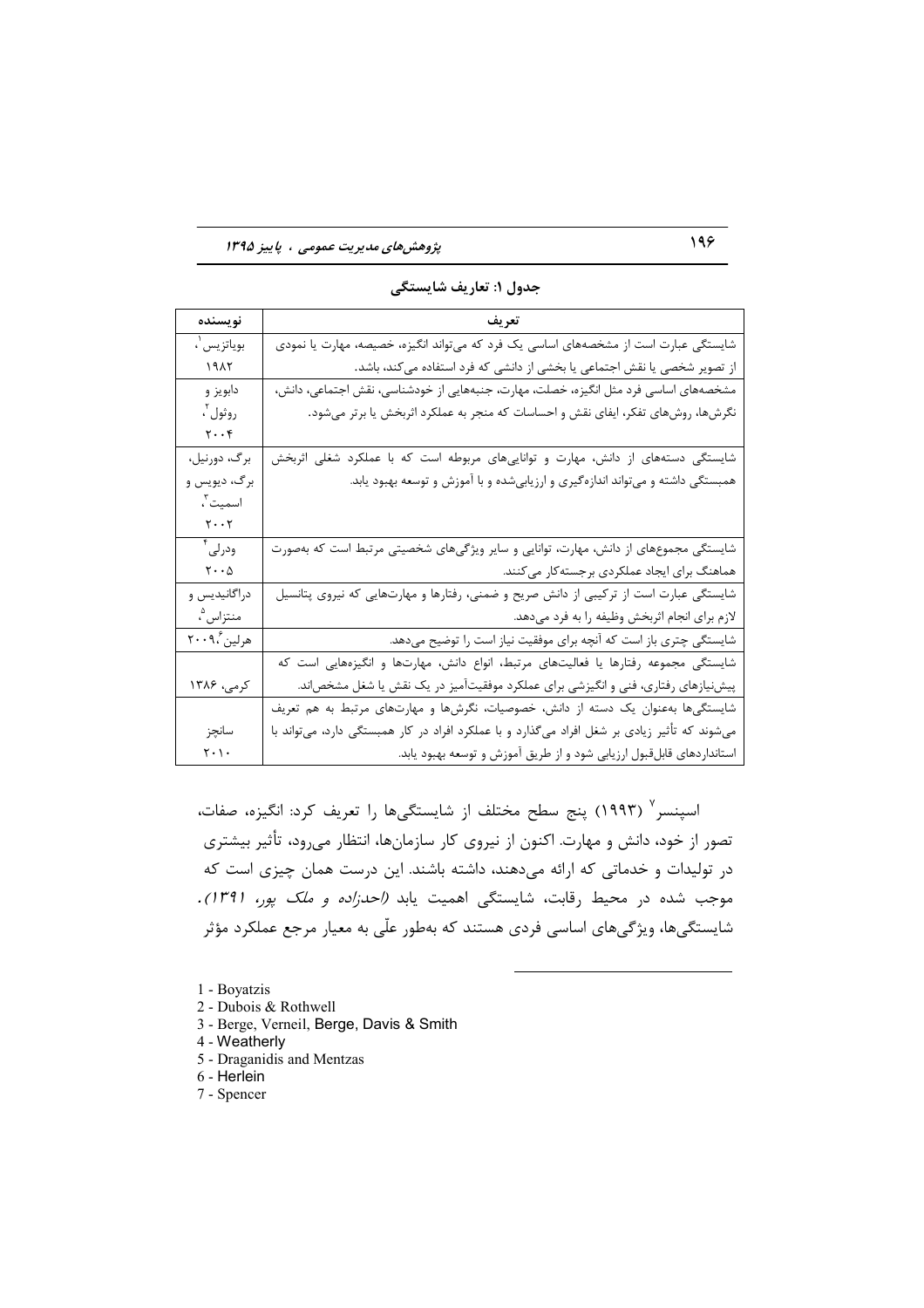و یا برتر در یک وضعیت شغلی مرتبط میشوند. کاربرد مدلهای شایستگی برای تعریف معیارها و انتظارات از یک شغل در اواخر دهه ۱۹۸۰ و اوایل ۱۹۹۰ بسیار رواج یافتند .*Spencer*, 1993)

مرور پیشینه پژوهش و مدلهای شایستگی مدیران

مرکز انت<sup>۱</sup> بهصورت آنلاین، اطلاعات و انتشارات جامعی را در مورد ویژگیهای مشاغل، فراهم آورده است که مورد استفاده متقاضیان شغل، مراکز توسعه نیروی کار و متخصصان نیروی انسانی قرار میگیرد. این مرکز یکی از کاملترین و جامعترین مدلهای شایستگی را ارائه نموده است. این الگو دربردارنده دیدگاهی است که خصوصیات مشاغل (بهوسیله توصیفات شغل مدار) و افراد (بهوسیله توصیفات شاغل مدار) را منعکس میکند. این الگو همچنین امکان بهکارگیری اطلاعات کار را در بین مشاغل، بخشها یا صنایع ممکن میسازد. این توصیفات در شش حوزه اصلی منظم شدهاند که عبارتاند از:

١. ویژگیهای شاغل: شامل ویژگیهای دیرپایی است که ممکن است هم بر عملکرد کار و هم بر استعداد (ظرفیت) کسب دانش و مهارت لازم برای عملکرد کاری، تأثیر بگذارد. ۲. شرایط لازم برای شاغل: شامل توصیفهای مرتبط با ویژگیهای کار هستند که با تجربه و تحصیلات کسبشده گسترش می یابند. ۳. تجارب لازم برای شاغل: تجارب مربوط به فعالیتهای کاری قبلی و تجاربی که مشخصاً به انواع خاصی از فعالیتهای کاری، مرتبط می شوند. ۴. اطلاعات خاص یک شغل: متغیرها یا دیگر عناصر الگوی محتوایی که مربوط به مشاغل خاص یا منتخب هستند. ۵. خصوصیات نیروی کار: متغیرهایی که ویژگیهای کلی مشاغل را (که میتوانند بر شرایط شغلی تأثیر بگذارند) تعیین و توصیف می کنند. ۶. شرایط شغلی: مجموعهای جامع از متغیرها یا مؤلفههای مبسوطی که شرایط لازم برای مشاغل مختلف را شرح می دهند *(احمدی و همکاران، ۱۳۹۱).* 

گارت اونز و همکاران (۲۰۰۳) مدل دیگری ارائه دادهاند که به مدل مثلث شایستگیها معروف است. در این مدل شایستگیها چهار عنوان اصلی به نامهای شایستگیهای کسبوکار و استراتژیک، قابلیت فردی، مهارتهای منابع انسانی و مهارتهای فرایندهای تغییر و فرهنگ، در درون یک مثلث ارائه می شود که هرکدام شامل زیرمجموعههایی مانند

1-www.onetcenter.org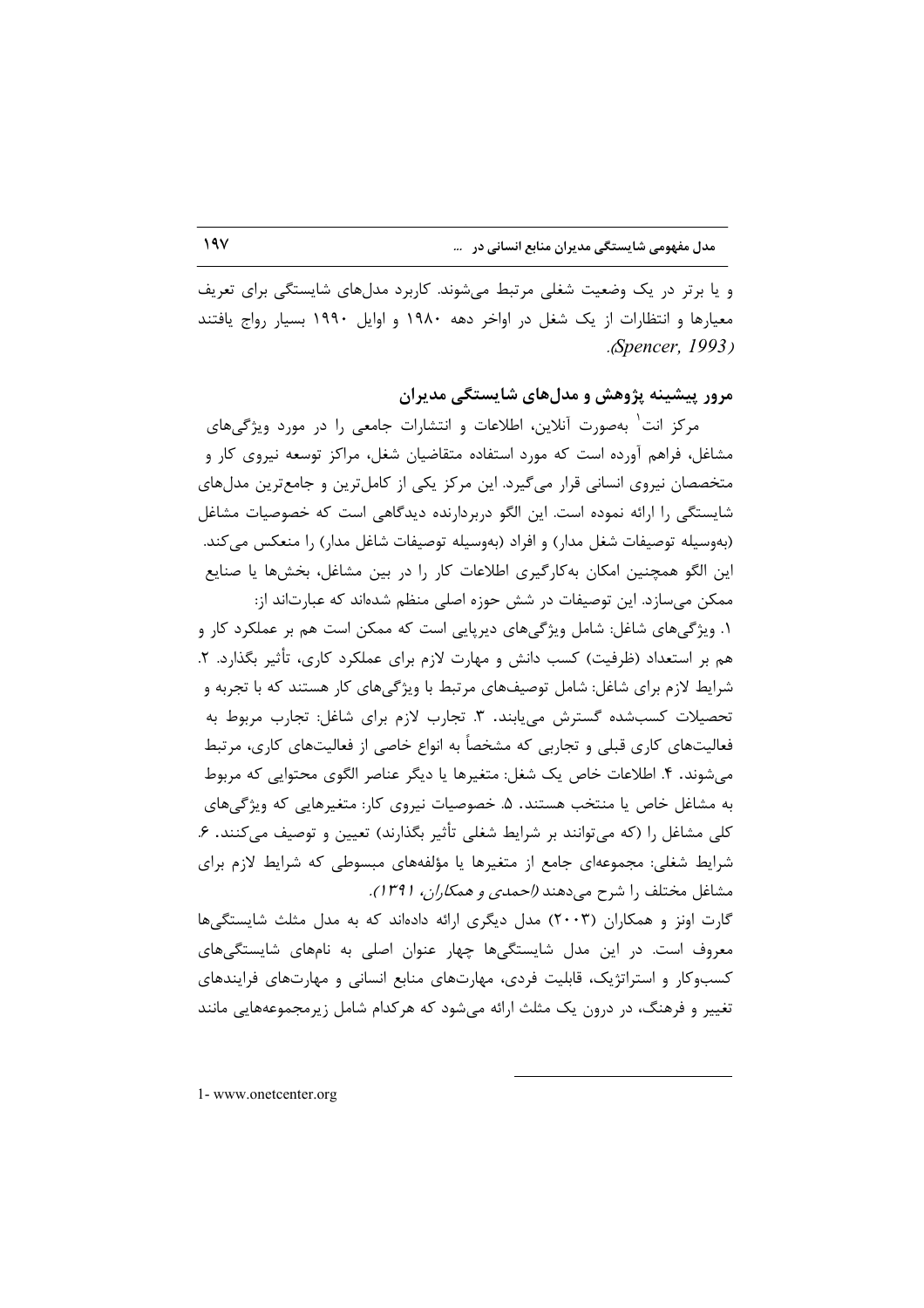مشتری محوری، تجزیهوتحلیل استراتژیک، خودآگاهی، مشارکت، روابط کار، مدیریت تعارض، طراحی سازمانی و مدیریت پروژه می باشد *(توماج، ۱۳۹۱).* سرگزی و همکاران یکی از الگوهای سنجش شایستگی مدیران، یعنی الگوی شایستگیهای محوری مدیریتی رانکین و ایپستین p را بهمنظور سنجش تأثیر شایستگیهای محوری بر عملکرد مدیران گروههای آموزشی مورداستفاده قراردادند. آنها خاطرنشان میکنند که در Rankin & Epstein, این الگو چهار نوع شایستگی برای مدیران در نظر گرفتهشده است( الف) شایستگیهای میانفردی: مجموعه شایستگیها و توانمندیهایی است که $2003$ فرد برای تعامل یا هدایت دیگران به آنها نیاز دارد. ب) شایستگیهای ذهنی- فکری: بر ویژگیهایی دلالت دارد که تحقق آنها نیازمند توان تحلیل و دانش در حوزههای کاری می باشد. ج) شایستگیهای اجرایی: ویژگیهایی است که برای مدیریت وظایف و فعالیتها موردنیاز است و با عملکرد فرد و ارزیابی آن ارتباط نزدیک دارد. از مهمترین شایستگی های اجرایی می توان به مدیریت افراد، نتیجه گرایی، برنامه یزی و سازماندهی، مدیریت تغییر، توسعه همکاران، تفویض اختیار و ایجاد انگیزه اشاره کرد. د) شایستگیهای شخصیتی: ناظر بر روحیات، انگیزهها، صفات، رویکرد و نحوهی رفتار فرد است که بر عملکرد وی تأثیر می گذارد. (چیت ساز و همکاران، ۱۳۹۱ به نقل از سرگزی و همکاران، ۱۳۹۴) وراپ<sup>۲</sup> (۱۹۶۷) پنج مهارت یا ویژگے های را که مدیران موفق دارند، مورد بررسی قرار داد. او معتقد است که مدیران موفق از طریق ایجاد شبکهها در بخشهای مختلف بهخوبی کسب اطلاع میکنند. مدیران ارشد وقت و انرژی خود را در مهمترین مسائل و تصمیمگیریهایی

که بر آینده شرکت تأثیر دارد صرف می کنند. مهارت سوم به زعم وراپ درک روشن و احترام به ساختار قدرت در سازمان است. مدیران نیاز دارند در جهت به دست آوردن حمایت از کل عملیات و رهبران به میان افراد مناسب بروند. مهارت چهارم مشترک در میان مدیران موفق داشتن حس هدایت سازمان بهجایی در آینده است. این طرح استراتژیک باید بر اساس تغییرات در بازار و تغییرات ناشی از رقبای سازمان بهروز شود. ینجم و آخرین مهارت مدیران موفق درک این است که مدیریت جامع، سیستماتیک و علم برنامهریزی منطقی است. وراپ نشان داد که مدیران موفق تمایل به ادامه کار جهت دستیابی به اهداف خودشان را حتی با مقبولیت کمتر دارند (Wrapp, 1967). از دیدگاه

1 - Rankin & Epstein  $2 - W$ rapp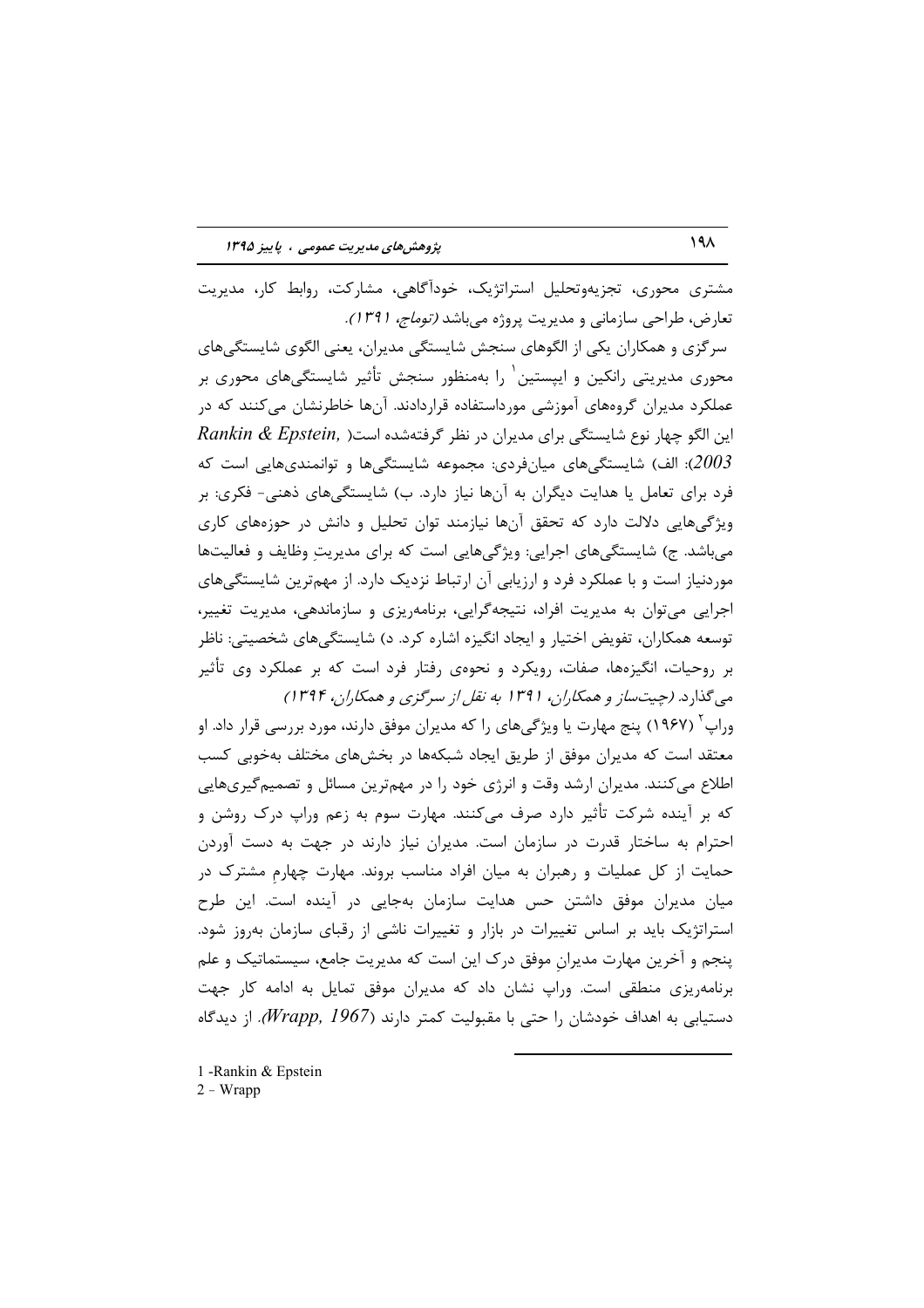ترو` (۲۰۰۰) پنج حوزه شایستگی برای مدیران دولتی وجود دارد که عبارتند از: شایستگی وظیفهای، شایستگی حرفهای در حوزههای موضوعی، شایستگی حرفهای در امور اداری، شایستگی سیاسی و شایستگی اخلاقی. حوزههای شایستگی برای افراد غیر مدیر یکسان است؛ اما چون مدیران دولتی مسئولیت شماری از کارکنان و امور رسمی را بر عهدهدارند، محتوی شایستگی خاص آنها از شایستگیهای دیگر مستخدمان عمومی متفاوت است (Turo, 2000). شییمن (۲۰۰۵) معتقد است که ابعاد گسترده تفاوتهای فردی که بهصورت عملیاتی از طریق گزارههای رفتاری تعریفشدهاند پیشگام مدلهای شایستگی امروزی هستند، مدل شایستگی عبارت است از یک الگوی قابلاندازهگیری تواناییها و رفتارهای مورد نیاز جهت انجام دادن فعالیتهای کاری بهصورت موفقیتآمیز، هدف از تدوین مدل شایستگی در هر سازمان ارائه الگویی برای یکپارچهسازی عملکرد سامانه منابع انسانی میباشد به گونهای که منجر به عملکرد مؤثر و موفقیت سازمان گردد.  $(Lthasns, 2008:95)$ 

برخلاف ادبیات غنی در حوزه مدلهای شایستگی که در سطور فوق به پارهای از مهمترین آنها اشارەشدە پژوهشهایی که مستقیماً به بحث شایستگیهای محوری و مدلهای شایستگی با رویکرد ارزشی و بخصوص ارزشهای اسلامی پرداخته باشند اندک است. اما در ذیل به پارهای از پژوهشهای مرتبط اشاره میگردد.

مشتاق (۱۳۸۵) معتقد است که صفات و شایستگیهای مدیران بر اساس ارزشهای اسلامی عبارتند از: ١. داشتن ايمان و ارتباط با خداوند؛ ٢. داشتن مهر و عطوفت نسبت به مردم؛ ٣. داشتن سعهصدر؛ ۴. داشتن صبر و شکیبایی در برخورد با مسائل؛ ۵. داشتن شایستگی و لياقت در انجام امور؛ ۶. رياستطلب و خودكامه نبودن؛ ۷. اطاعت نمودن كارگزاران از مدير در جایگاه حق: سنت الهی اینگونه است که هراندازه رابطه میان انسان و خدا اصلاح شود به همان اندازه رابطه انسان با عالم اصلاح میشود؛ ٨. تفویض اختیار و مسئولیتخواهی، کنترل و نظارت؛ ۹. شور و مشورت با افراد صالح و شایسته؛ ۱۰. وفای به عهد؛ ۱۱. عدم احتجاب و احتراز از فاصله گرفتن از مردم؛ ١٢. عدم سوءاستفاده مدير و وابستگان از امكانات؛ ١٣. داشتن روحيه انتقادپذيري؛ ١۴. برقراري عدالت؛ ١۵. قضاوت و داوري.

نصر اصفهانی و محرابی (۱۳۹۰) در پژوهشی کتابخانهای تحت عنوان بررسی جایگاه و نقش شرح صدر در مدیریت اسلامی نتیجه گرفتند که یکی از مهمترین ویژگیهای اخلاقی که

199

 $1 - \text{turo}$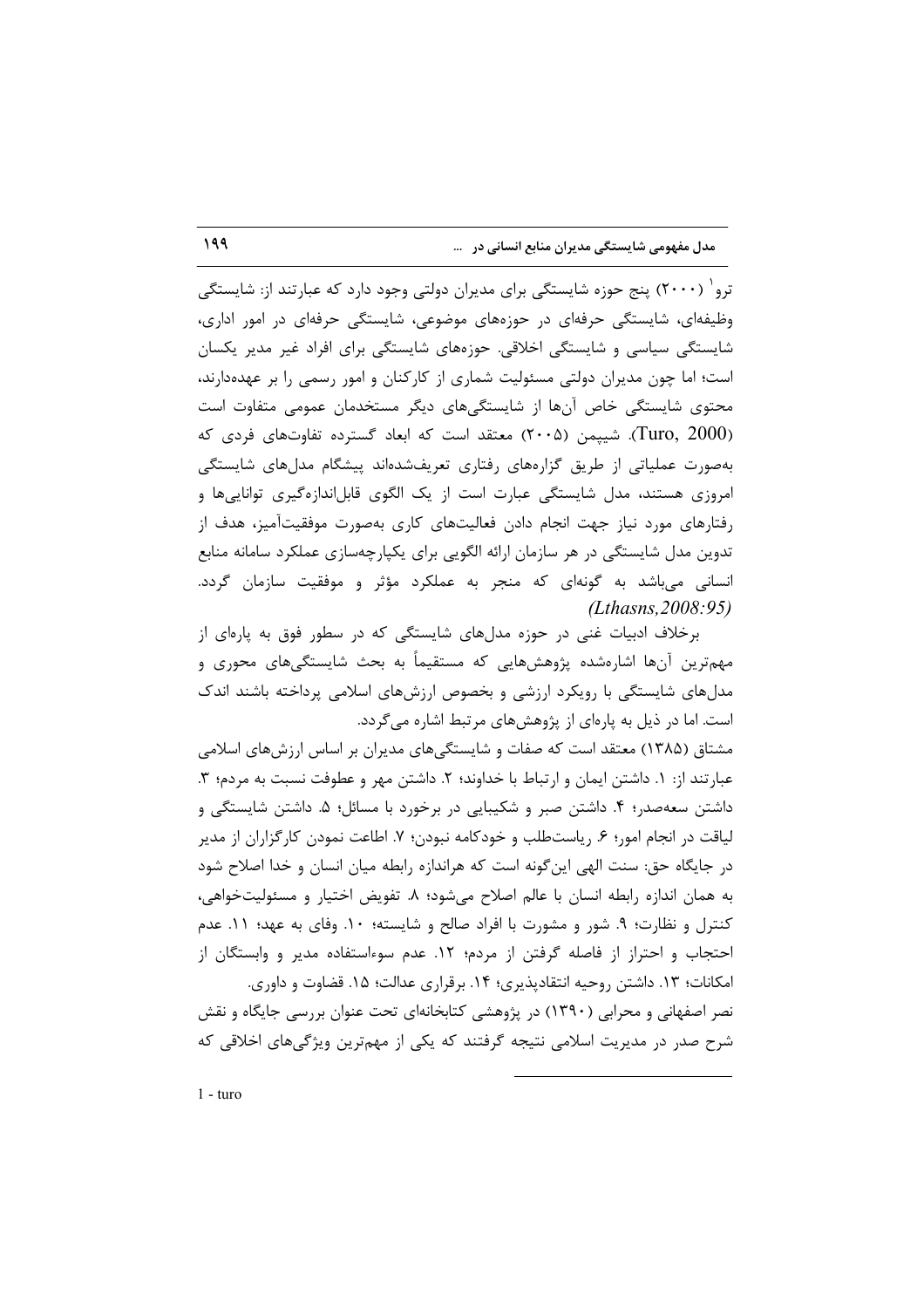فرد باید دارا باشد، سعهصدر است. سعهصدر موجب دوراندیشی و حزم و واقعنگری مسئولان و مدیران میشود و اگر دولتمردان این ویژگی را نداشته باشند از عهده بسیاری از مشکلات و نارساییها بر نخواهند آمد.

رمضانی و علی اکبری (۱۳۹۱) در پژوهش خود بر معیارهای اخلاقی تصمیم گیری توسط مدیران تمرکز نموده و بر ارزشهای اسلامی چون توکل، حق گرایی، عدالت، کرامت، تواضع، سخاوت، نظم، وجدان، سادهزیستی، شرحصدر و حسنِ خلق تاکید نمودهاند. البته در این پژوهش الگویی که از فرآیندی روشمند به دست آمده باشد، ارائه نشده است.

خنیفر، زارعی متین و حسن زاده (۱۳۹۳) به منظور احصای ارزشهای کاری بر مبنای نظام ارزشی اسلام به پژوهش در این حوزه پرداخته و پس از تست مدل خویش از طریق ۴۰ نفر از خبرگان آگاه، ۳۰ مولفه ارزش کاری را در قالب ۸ بعد شناسایی نموده و در دو طبقه کلی ارزشهای کاری مرتبط با انجام کار و ارزشهای کاری مرتبط با شرایط کار ارائه نمودند. نیلی پور طباطبایی و ابراهیمی (۱۳۹۳) در پژوهشی با عنوان تبیین مدل شایستگیهای مدیران (مورد مطالعه: نهجالبلاغه) به دستهبندی شاخصها و معیارهای شایستگی پرداختهاند و معیارهایی چون معیارهای ایدئولوژیکی، معیارهای زمینه ساز، معیارهای تخصصی و معیارهای ارزشی|خلاقی را معرفی نمودهاند.

نظامی وند و جلیلوند (۱۳۹۲) در مقالهای با عنوان نگرش اسلامی به مدیریت در مقابل مدیریت اسلامی تاکید می کنند که برخلاف سایر نگرشهای موجود، هدف عالی در نظام اسلامی، تنها رفاه و آسایش مورد نظر نیست بلکه اسلام می خواهد انسان به کمال بالاتری دست پیدا کند. آنها در نتیجهگیری بحث خود تاکید می کنند که بنابراین ابتدا باید نیازهای اقتصادی انسان مانند بهداشت، مسکن و امنیت شخصی تامین شود، سیس زمینه تعالی روح انسان فراهم آيد. بنابراين، محور توجه نگرش اسلام در مديريت، كمال طلبي انسان است.

نیک پور، منظری توکلی، نوبری و محمدی (۱۳۹۰) در پژوهشی با عنوان بررسی رابطه بین انتخاب کارکنان بر اساس معیارهای اسلامی و اثربخشی سازمانی در سازمانهای دولتی بر مهمترین کارکرد مدیریت منابع انسانی با رویکرد ارزشی یعنی انتخاب بر مبنای معیارهای ارزشی اسلامی و نقش آن در ارتقاء اثربخشی سازمانی تاکید نمودهاند.

حاجیان، کریمی و قهرمانی فرد (۱۳۹۰) بر تواضع و فروتنی به عنوان یکی از شایستگیهای محوری مدیران تاکید نموده و در پژوهش خود ویژگیهای مدیران متواضع را با توجه به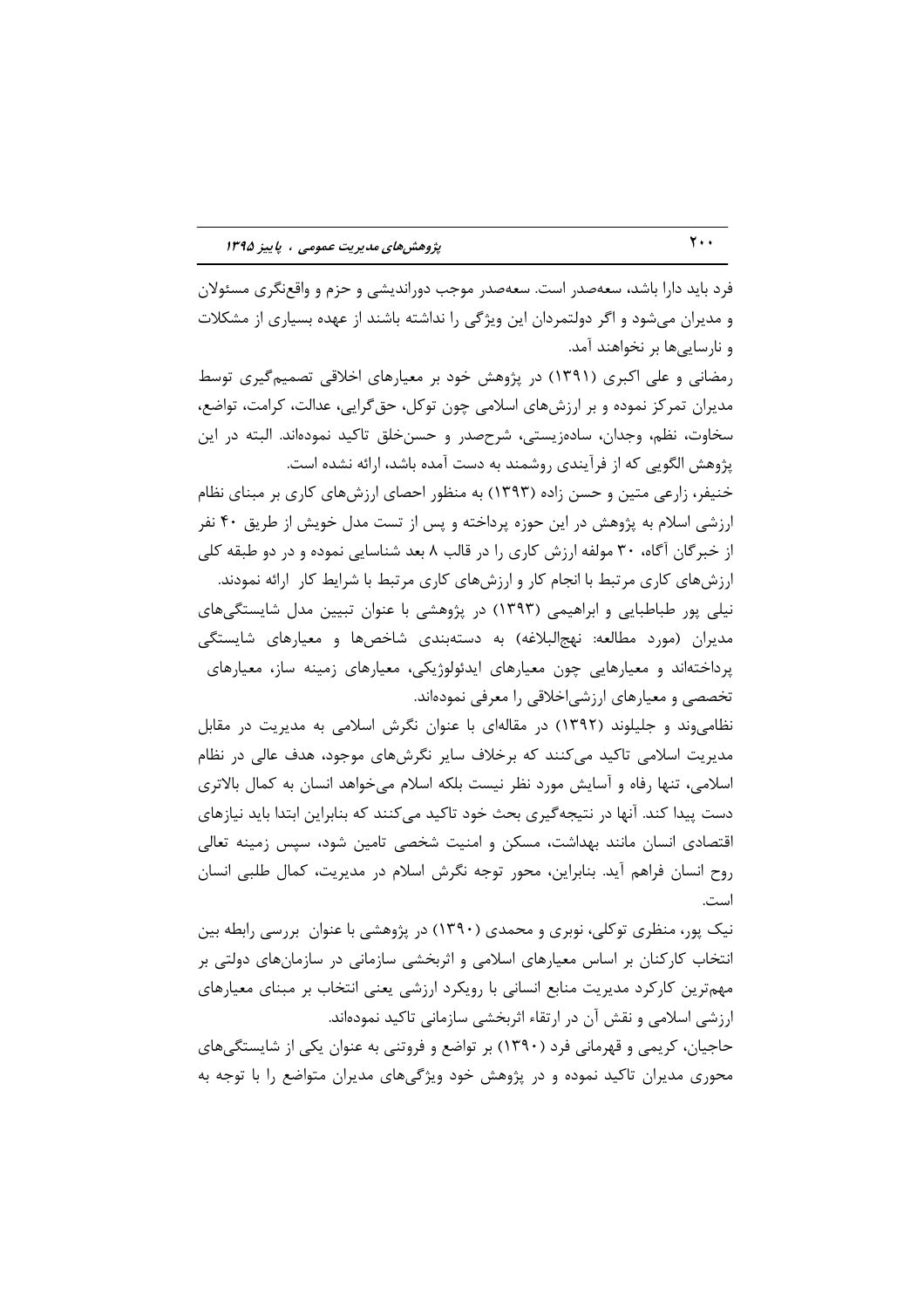آیات و روایات مورد بررسی قرار دادهاند، سپس راههای رسیدن به تواضع و فروتنی برای مدیران را مطرح کردهاند. در پژوهش آنها صمیمیت، سادگی، توجه به ارزشهای اخلاقی، دوری از ریاکاری، صبر و حوصله، نظم و انضباط، توجه و احترام به شخصیت کارکنان از جمله ویژگیهای مدیران متواضع شناخته شده است.

احمدی، درویش، سبحانی فر و فاضلی کبریا (۱۳۹۲) به مدلسازی شایستگیهای منابع انسانی بر اساس آموزههای نهجالبلاغه پرداختهاند. آنها عنوان کردهاند که با مطالعه دقیق و جامع كتاب نهج|لبلاغه با استفاده از تكنيك روش تحقيق كيفي تحليل مضمون و روش تحقیق کمی مدلسازی ساختاری تفسیری و تکمیل پرسشنامه توسط ۴۰ تن از نخبگان و متخصصان حوزه مديريت و نهج|لبلاغه، ضمن استخراج ٣٣٢ كد از متن نهج البلاغه، چهل و هشت مضمون پایه و شش مضمون سازمان دهنده با عناوین( خدا مجوری، عدالت محوری، معرفت، درایت، قوت و سلامت) را به عنوان شایستگیهای منابع انسانی شناسایی نمودەاند.

خائف الهی، رضائیان و اسدی فرد (۱۳۹۰) در پژوهشی با استفاده از نظریهپردازی داده بنیاد بر اساس صحیفه امام (ره)، خدمتگزاری را به عنوان شایستگی کلیدی مدیران دولتی معرفی کردند. این شایستگی محوری (خدمتگذاری) از پنج طبقه فرعی خدمت به اسلام، خدمت به کشور، خدمت به مردم (خلق) و خدمت به مستضعفان و ضعیفان جامعه تشکیل مے شود.

قرباننژاد و عیسی خانی (۱۳۹۵) در پژوهشی با عنوان طراحی مدل شایستگی مدیران دانشگاهی بر اساس الگوهای اسلامی با استفاده از تئوری داده بنیاد و مرجع قرار دادن کتاب نهج البلاغه به شناسایی پنج بعد شایستگیهای تقوامداری، رفتاری - اخلاقی، امانتداری، عدالت ورزی و انصاف و تصمیم گیری، به عنوان شایستگی های اصلی مدیران پرداختند.

### معرفی مدل مفهومی

در گام نخست مدل مفهومی پژوهش مطابق شکل ۱ بر اساس مطالعات اکتشافی، مصاحبه با خبرگان، مراجعه به ادبیات و مبانی نظری مدلهای شایستگی و شایستگیهای محوری مدیران منابع انسانی تدوین گشت. سپس ضمن فرآیند عملیاتیسازی مفاهیم اصلی و ابعاد مدل مفهومی با مراجعه به متون دینی و مقالات مرتبط با موضوع سعی شد شاخصهای مستخرج برای هر یک از مفاهیم و ابعاد بر اساس ارزشهای دینی استخراج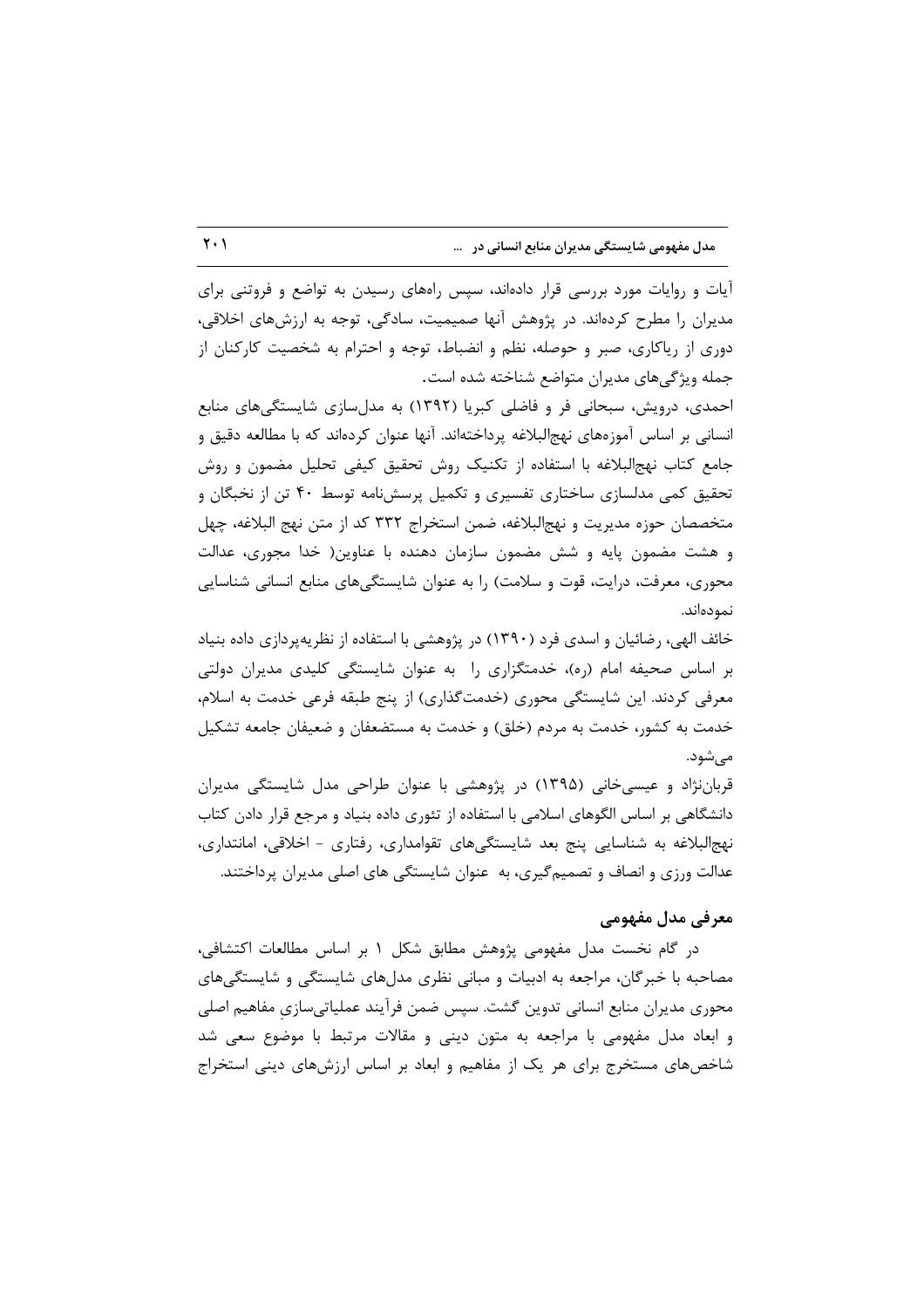گردد. هرچند در استخراج مفاهیم اصلی مدل پژوهش از مدلهای شایستگی موجود در ادبیات (به عنوان نمونه احمدی (۱۳۹۲)؛ مشهودی (۱۳۸۲)؛ حیدرپور (۱۳۸۴)؛ رنجبر و همکاران (۱۳۹۲)، *Weatherly,(2005)* و…) اقتباس گردید، اما در فرآیند عملیاتیسازی مفاهیم سعی شد بر ارزشهای محوری منابع انسانی از دیدگاه ارزشی و اسلامی (به عنوان نمونه ارزشهای مورد تاکید در حکمتهای ۱۵۵، ۴۷۶، ۴۳۷ و … خطبه ۱۶۰، ۱۹۳ و … نامه ۵۳ و … نهج البلاغه) و ادبیات مرتبط با ارزشهای منابع انسانی با رویکرد اسلامی (به عنوان مثال قربانِنزاد و عیسی خانی (۱۳۹۵)، خائف الهی و همکاران (۱۳۹۰)، احمدی (۱۳۹۲)، حاجیان و همکاران (۱۳۹۰)، خنیفر و همکاران (۱۳۹۳) و سایر پژوهشهای مرتبط با قلمرو موضوعی پژوهش) مراجعه و فرآیند عملیاتی سازی مفاهیم صورت گیرد.



شکل ۱: مدل مفهومی پژوهش: «شایستگی مدیران منابع انسانی در چارچوب نظام ارزشی اسلام در دانشگاه سیستان و بلوچستان»

مدل مفهومی پژوهش در شکل ۱ و شاخصهای استخراج شـده در قسـمت یافتـههـا آمدهاست. پس از استخراج مدل مفهومی، فرضیات پژوهش تدوین و مورد آزمون قرار گرفت. كه در ادامه آمدهاست.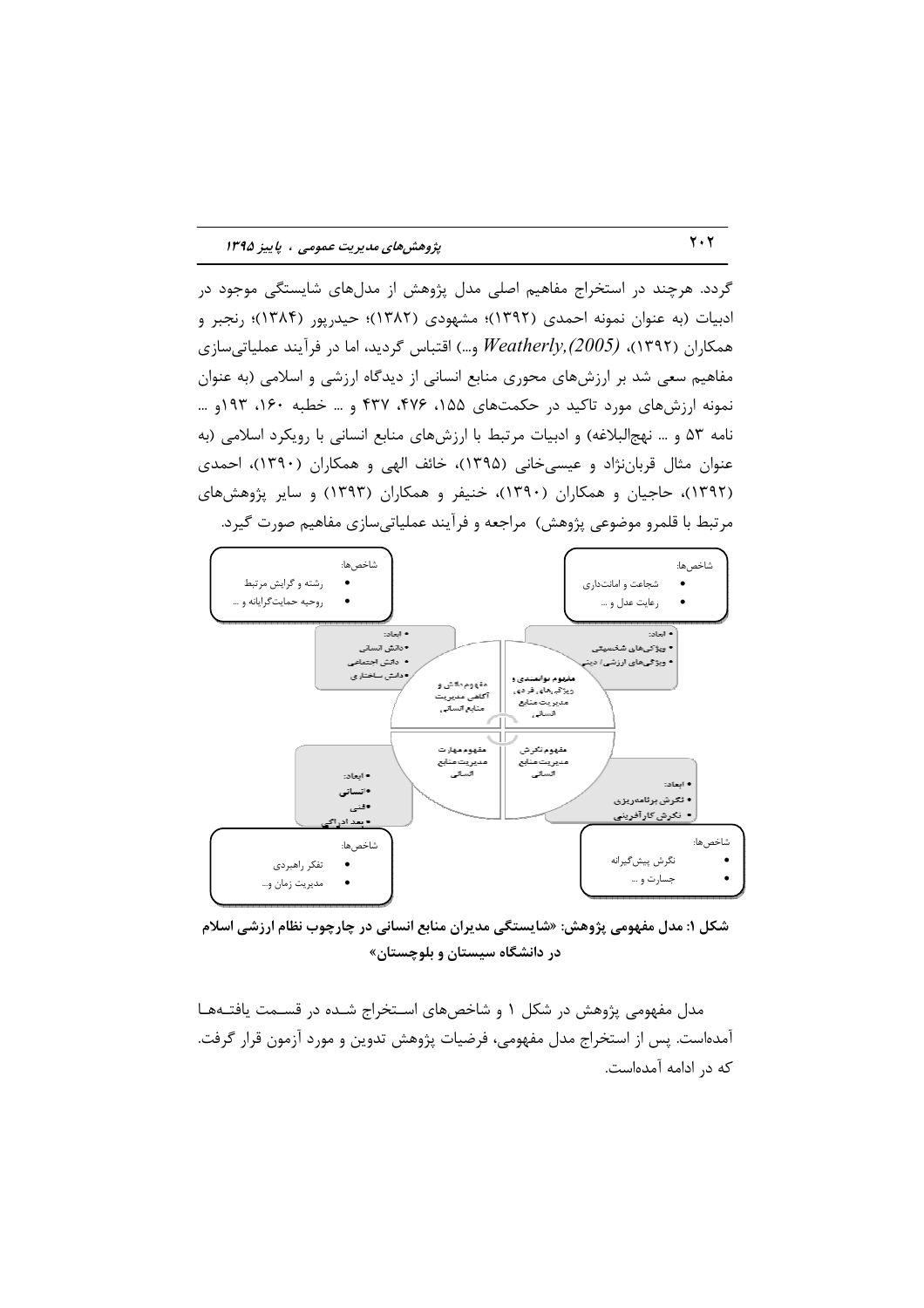#### روش پژوهش

به منظور پاسخگویی به سؤالات پژوهش یعنی ۱) چارچوب مفهومی (مدل) شایستگی در چارچوب نظام ارزشی اسلام در دانشگاه سیستان و بلوچستان کدام است؟ ۲) ابعاد و مؤلفههای این مدل کداماند؟ ۳) اولویت این شاخصها چگونه است؟ نخست مدل مفهومی پژوهش تدوین و فرآیند عملیاتیسازی مفاهیم بر اساس سازگاری مدل با ارزشهای اسلامی صورت گرفت. سیس پرسشنامه پژوهش تدوین گردید و به کمک آزمون  $\sf T$  تکنمونهای و فریدمن، آزمون مدل و اولویتبندی شاخصها صورت گرفت؛ ازاین و روش تحقیق در پژوهش حاضر، پیمایشی و از نوع پژوهشهای توصیفی میباشد. جامعه آماری این پژوهش شامل ۱۱۳ نفر از مدیران، کارشناسان، اعضای هیات علمی و دانشجویان مقاطع تحصیلات تکمیلی (ارشد و دکتری) دانشگاه سیستان و بلوچستان در حوزه مدیریت منابع انسانی، بود که تعداد ۸۰ پرسش نامه با روش نمونهگیری قضاوتی (با توجه به ماهیت پرسشنامه) به عنوان نمونهی آماری گردآوری و مورد تحلیل قرار گرفت. ابزار جمعأوری اطلاعات، پرسشنامه محقق ساخته است، این پرسشنامه در قالب ۴ مفهوم اصلی، ۱۰ بعد و ۴۳ مؤلفه تنظیم شده است و پایایی آن با استفاده از ضریب آلفای کرونباخ ۸۳۷. • محاسبه گردید. در پژوهش حاضر، بهمنظور تجزیه و تحلیل دادهها، از آمار توصیفی و استنباطی استفادهشده است؛ در بخش آمار توصیفی، برای توصیف دادهها میانگین محاسبهشده است و چنانچه خاطرنشان گردید در بخش آمار استنباطی، برای بررسی صحت انتخاب و اولویتبندی مفاهیم، ابعاد و مؤلفهها و آزمون مدل، از آزمون t تک نمونهای و فریدمن استفادهشده است.

#### يافتەهاي يژوهش

#### نتايج مربوط به آمار توصيفي

به منظور شناخت بهتر ماهیت جامعهای که در پژوهش موردمطالعه قرارگرفته است و آشنایی بیشتر با متغیرهای پژوهش، قبل از تجزیهوتحلیل دادههای آماری، لازم است این دادهها توصيف شود. همچنين توصيف آماري دادهها، گامي در جهت تشخيص الگوي حاكم بر آنها و پایهای برای تبیین روابط بین متغیرهایی است که در پژوهش بکار میرود. بر اساس دادههای جمعآوریشده بیشتر پاسخ دهندگان (۶۷ درصد) بیش از ۳۰ سال سن داشتهاند. همچنین از نظر تحصیلات، نزدیک به ۸۰ درصد پاسخ دهندگان (۷۹.۲ درصد)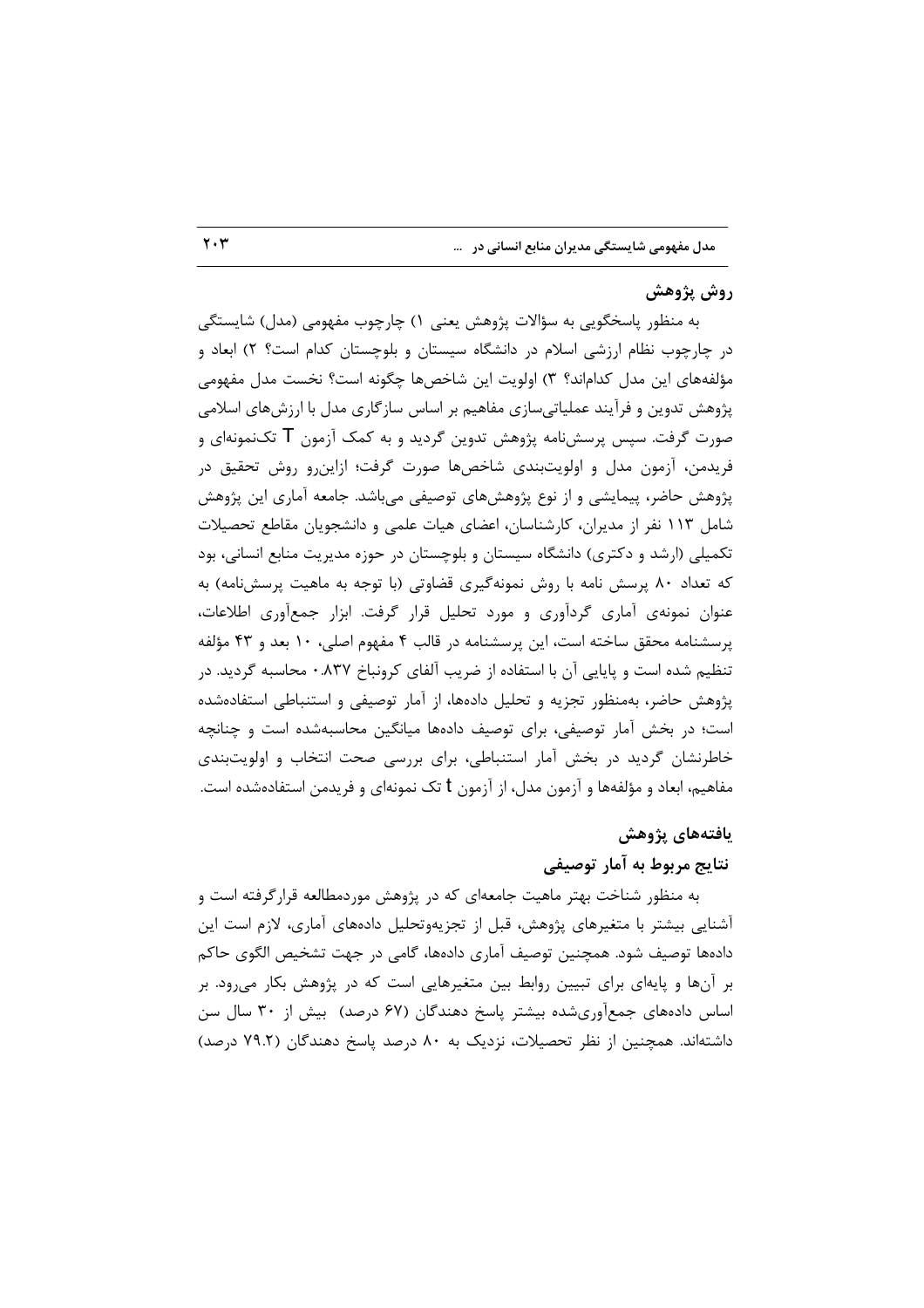دارای تحصیلات فوق لیسانس و دکترا بودهاند. نتایج آمار توصیفی حاکی از کیفیت مطلوب نمونه آماری پژوهش میباشد. در جدول ۲ به آمار توصیفی مفاهیم، ابعاد و شاخصهای تحقیق پرداخته شدهاست.

| انحراف                                | ميانگڍ      | شاخص/ مؤلفه                                            | ابعاد              | مفاهيم       |
|---------------------------------------|-------------|--------------------------------------------------------|--------------------|--------------|
| معيار                                 | ن           |                                                        |                    |              |
| ۰.۸۲۷                                 | ۴.۱۱        | شجاعت مدير در انجام وظايف محوله                        |                    |              |
| ۰.۷۵۳                                 | ۴.۲۰        | قاطعیت مدیر در انجام امور                              |                    |              |
| 1.00                                  | ۴.۲۲        | صداقت مدیر در برخورد با کارکنان                        |                    |              |
| 1.11                                  | ۴.۳۰        | امانتداری و حفظ اسرار کارکنان                          |                    |              |
| ۰۹۶۹                                  | ۴.۱۹        | حقيقت گويي و حقيقتجويي                                 | ويژگىھاي<br>شخصيتى |              |
| $\mathcal{L}$                         | ۴.۲۵        | حسن خلق و گشادهرویی مدیر در برخورد با کارکنان          |                    |              |
| ۰.۸۵۱                                 | f.f.        | با وجدان بودن مدير در انجام وظايف محوله                |                    | توانمندىها   |
| 1.49                                  | ۳.۸.        | حسن ظن مدير نسبت به كاركنان                            |                    | و ویژگیهای   |
| .177                                  | $f.\lambda$ | ویژگیهای شخصیتی                                        |                    | فردی در      |
| .9.9                                  | ۴.۰۴        | شناخت معيارهاى انتخاب فرد اصلح از ديدگاه اسلام         |                    | حوزه         |
| ۶۴۳.۰                                 | ۳۶۹         | رفق و مدارا نسبت به کارکنان                            |                    | مديريت       |
| $\lambda \cdot \lambda \tau$          | ۳.۶۴        | ساده زیستی و عدم تجمل گرایی مدیر                       |                    | منابع انسانى |
| .9Y1                                  | 5.78        | رعايت عدل و انصاف نسبت به همه كاركنان                  |                    |              |
| .91Y                                  | ۳.۶۴        | عفو و بخشش نسبت به قصور کارکنان                        | ويژگىھاي           |              |
| 1.177                                 | ۳۹۰         | تواضع و فروتنی در برابر زیردستان                       | ارزشی/<br>دينى     |              |
| .98Y                                  | ۳.۹۵        | سعەصدر مدير                                            |                    |              |
| 1.179                                 | ۳.۸۶        | گزینش بر اساس معیارهای اسلامی                          |                    |              |
| $\mathcal{N} \cdot \cdot \mathcal{N}$ | ۳۹۱         | ویژگیهای ارزش <i>ی  </i> دینی                          |                    |              |
| .915                                  | $f \cdot f$ | توانمندیها و ویژگیهای فردی در حوزه مدیریت منابع انسانی |                    |              |
| $\mathcal{N}$                         | ۳۶۷         | رشته و گرایش تحصیلی مرتبط با پست سازمانی               |                    | دانش و       |
| 1.54                                  | ۲.۷۱        | سوابق كارى مرتبط درونسازماني                           | دانش               | آگاهی در     |
| 1.69                                  | ۳.۳۷        | سوابق كارى مرتبط برونسازماني                           | انسانى             | حوزه         |
| .986                                  | ۸۵.۲        | دانش انسانی                                            |                    | مديريت       |
| ۰.۹۲۰                                 | Y.Y.        | استفاده از روشهای تصمیم گیری تیمی و مشورت با           | دانش               | منابع انسانى |

جدول ۲: آمار توصیفی مفاهیم، ابعاد و شاخصهای مدل مفهومی تحقیق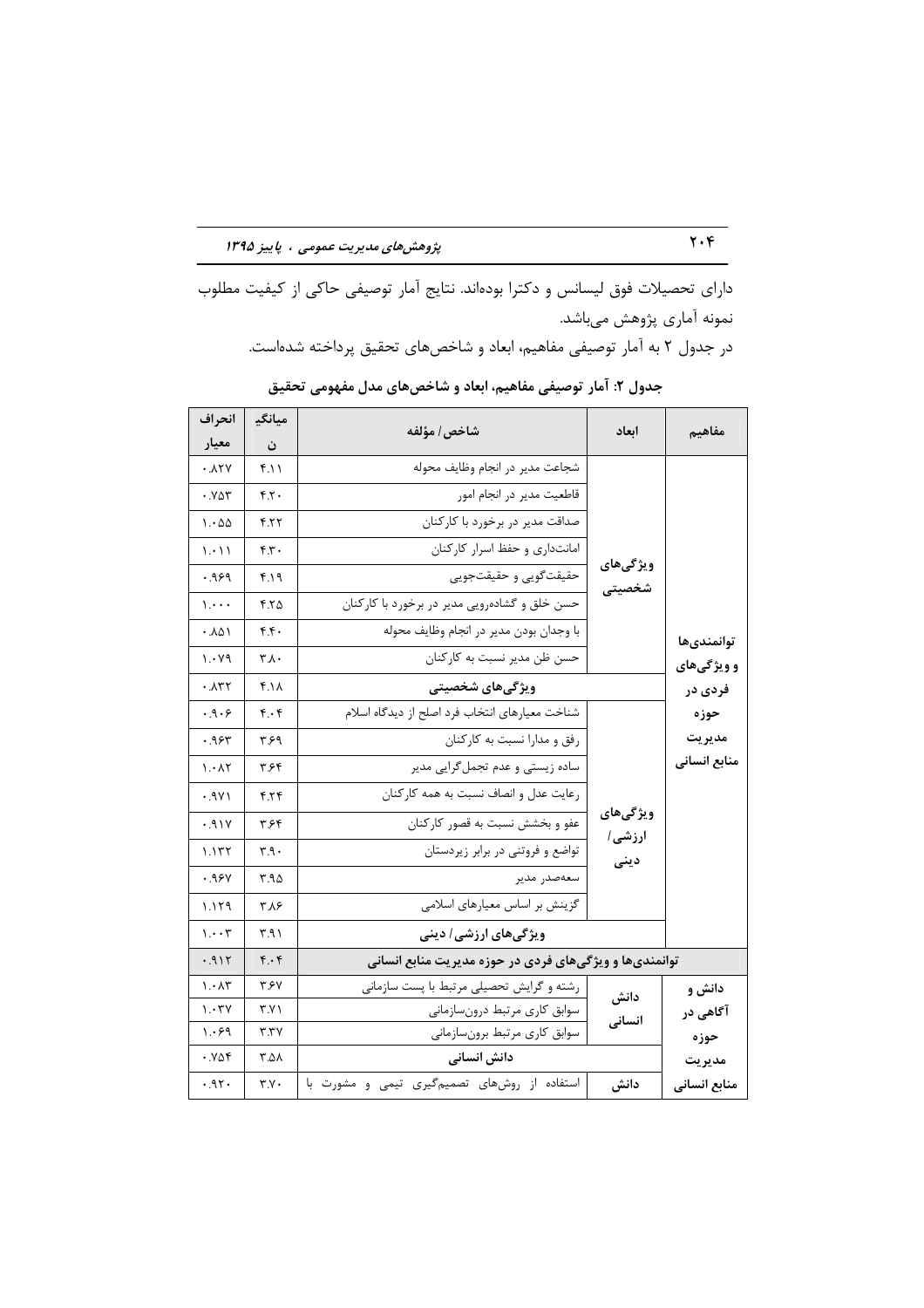مدل مفهومی شایستگی مدیران منابع انسانی در س

|                               |              | كاركنان                                                      | اجتماعى            |              |
|-------------------------------|--------------|--------------------------------------------------------------|--------------------|--------------|
| .1YY                          | ۳۶۹          | شناخت کافی در زمینه قدرت نفوذ گروههای غیررسمی در             |                    |              |
|                               |              | سازمان                                                       |                    |              |
| $. \lambda \lambda \Delta$    | ۳.۹۱         | روحيه حمايت گرايانه داشتن نسبت به كاركنان و همكاران          |                    |              |
| .111                          | <b>٣.٧۶</b>  | دانش اجتماعی                                                 |                    |              |
| ۰.۸۹۵                         | <b>٣.٧۶</b>  | میزان آشنایی مدیریت با معیارهای استخدام کاری بر اساس         |                    |              |
|                               |              | ارزشهای اسلامی                                               | دانش               |              |
| APA.                          | $T.\Delta Y$ | آشنایی با معیارهای تنبیه و پاداش (انگیزش) از نظرگاه<br>اسلام | ساختارى            |              |
| ۰.۸۷۹                         | ۳۶۴          | دانش ساختاری                                                 |                    |              |
| .9.7                          | ۳۶۶          | دانش و آگاهی در حوزه مدیریت منابع انسانی                     |                    |              |
| .990                          | ۳.۹۸         | مهارت مدیریت فشار روانی و تابآوری در برابر مشکلات            |                    |              |
| .985                          | ۴.۱۱         | كظم غيظ و مهارت كنترل احساسات و عواطف                        |                    |              |
| ۸۹۸. ۰                        | ۳۸۴          | مدیریت تعارضات بین فردی بر اساس ارزشهای اسلامی               | مهارت<br>انسانی    |              |
| $\cdot$ $\vee$ $\cdot$ $\tau$ | ۴۶۲          | مهارت مذاکره و اقناع کارکنان با استفاده از مبانی ارزشی       |                    |              |
| ۰۹۳۰                          | ۴.۱۸         | توانایی شناخت، جذب و به کار گیری افراد مستعد و متعهد         |                    |              |
| ۰.۸۹۱                         | ۴.۱۴         | مهارت انسانی                                                 |                    | مهارتهای     |
| $\cdot \lambda$ ۳۷            | ۳.۹۴         | آشنایی با فناوریهای جدید مرتبط با حوزه منابع انسانی          |                    | مديران در    |
| $1 \cdot \cdot f$             | ۳.۹۴         | مدیریت منابع و زمان و پرهیز از اسراف                         | مهارت فنی          | حوزه         |
| .990                          | <b>T.YA</b>  | آشنایی با تشکیلات ساختاری سازمان                             |                    | مديريت       |
| .11.1                         | ۸۸. ۳        | مهارت فنى                                                    |                    | منابع انسانى |
| 1.577                         | ۳.۸۶         | داشتن یادگیری فعال در مواجهه با مسائل                        |                    |              |
| $\cdot \Lambda$ ۲۰            | ۴.۲۴         | داشتن تفكر راهبردى و معادگرايي                               | مهارت              |              |
| ۶۶۴.                          | ۴۸۵          | داشتن تفکر تحلیلی و مکتبی در درک مسائل منابع انسانی          | ادراكى             |              |
| ۰.۸۹۳                         | ۴.۱۵         | داشتن تفکر تیمی و مشاورهای در تصمیم گیریها                   |                    |              |
| ۱.۰۴۹                         | ۴.۲۷         | مهارت ادراکی                                                 |                    |              |
| 1.99                          | ۴۰۹          | مهارتهای مدیران در حوزه مدیریت منابع انسانی                  |                    |              |
| ۹۳۹. ۰                        | ۴۰۰۳         | توکل گرایی در پیشبینی تحولات آینده                           |                    | نگرشهای      |
| ۹۵۲. ۰                        | ۳.۹۴         | مدیریت مسائل با رویکرد تقواگرایی                             | نگرش<br>برنامەريزى | مديران در    |
| ۰.۹۴۴                         | ۳.۹۲         | نگرش پیش گیرانه نسبت به مسائل                                |                    | حوزه         |
| .9.9                          | ۳.۹۶         | نگرش برنامەريزى                                              |                    | مديريت       |

 $\mathbf{Y}\cdot\mathbf{Q}$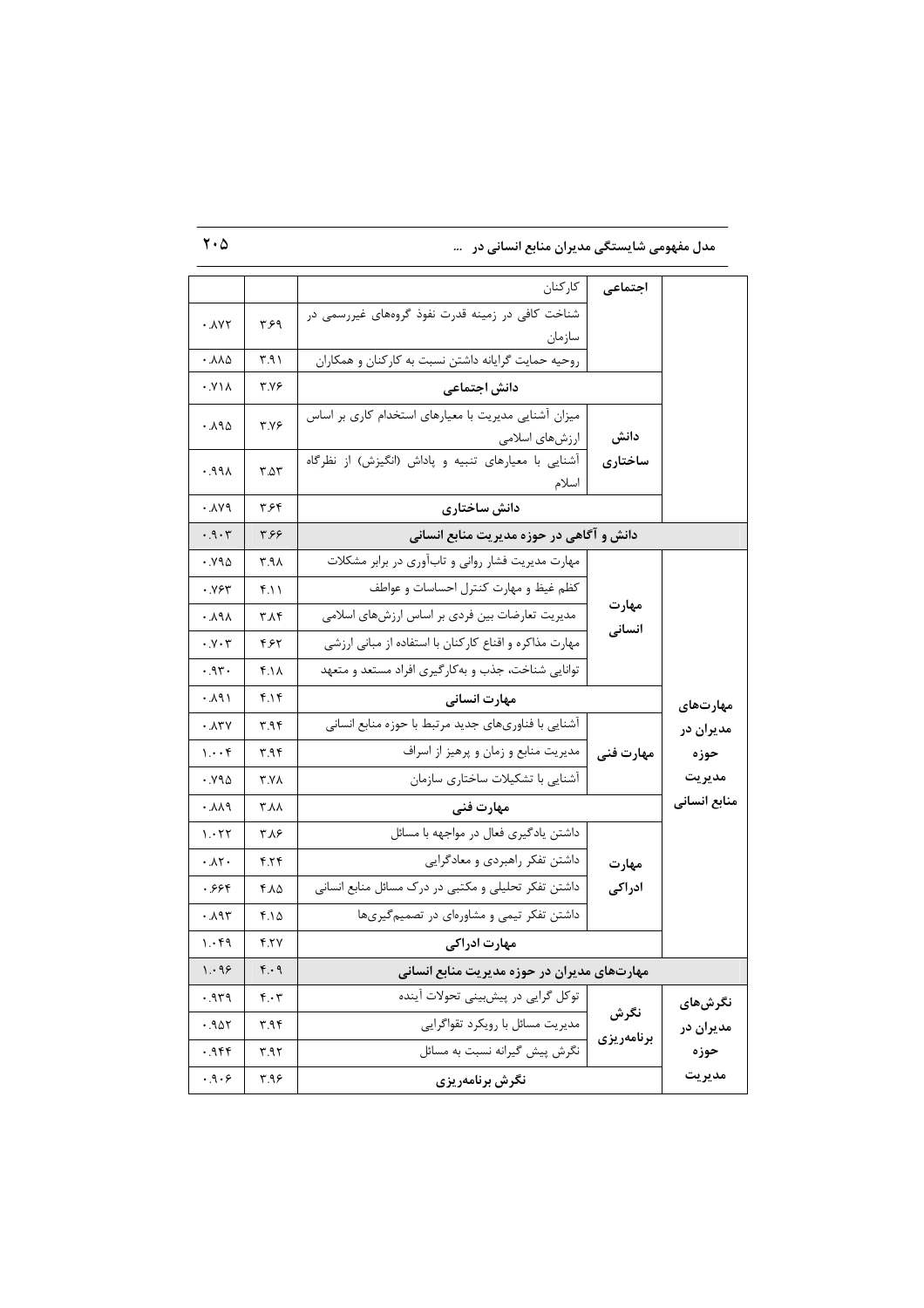پژوهش های مدیریت عمومی ، پاییز ۱۳۹۵

| منابع انسانی |              | تحمل شرایط پیشبینی نشده با اتکا به حکمت الهی | $f \cdot f$ | 1.49          |
|--------------|--------------|----------------------------------------------|-------------|---------------|
|              |              | جسارت و ریسکپذیری نسبت به حل مسائل           | ۴.۱۸        | $.90\text{A}$ |
|              | نگرش         | سعهى صدر و تحمل افكار مخالف                  | ۴۰۸         | .986          |
|              | كار آفرينانه | نگرش تغيير و تحول گرايانه                    | ۸۵. ۳       | .95Y          |
|              |              | اتقان در کار و پرهيز از سستي                 | ۳۸۹         | .117          |
|              |              | نگرش کار آفرینانه                            | ۴.۰۰        | 1.01          |
|              |              | نگرشهای مدیران در حوزه مدیریت منابع انسانی   | A.7         | .90Y          |

با توجه به نتایج آماری بهدستآمده همه مفاهیم مدل دارای میانگین بالاتر از ۳ میباشند، که نشان دهنده تاکید نسبی پاسخ دهندگان بر مفاهیم، ابعاد و شاخصهای شناسایی شده در مرحله آزمون مدل است. همچنین میتوان گفت به ترتیب مفاهیم مهارتهای مدیران در حوزه مدیریت منابع انسانی (با میانگین ۴.۰۹)، توانمندیها و ویژگیهای فردی در حوزه مدیریت منابع انسانی (با میانگین ۴.۰۴) و نگرشهای مدیران در حوزه مدیریت منابع انسانی (با میانگین ۳.۹۸) دارای بالاترین میانگینها میباشند. این در حالی است که مفهوم دانش و آگاهی در حوزه مدیریت منابع انسانی کمترین میانگین را کسب نموده است. همچنین از بین ابعاد مفهوم مهارتهای مدیران، مهارتهای ادراکی و انسانی میانگین بالاتری را کسب نمودهاند و از بین ابعاد مفهوم توانمندیها و ویژگیهای فردی نیز ابعاد ویژگیهای شخصیتی و ویژگیهای ارزشی/ دینی به ترتیب دارای میانگین بیشتری بودهاند.

#### نتايج مربوط به آمار استنباطي

یس از ارائه مدل اولیه تحقیق و تهیه پرسشiامه محقق ساخته بر اساس مدل مفهومی و گردآوری دادهها، مدل به کمک آزمون t تک نمونهای و فریدمن مورد آزمون و تحلیل قرار گرفت. این تحلیلها در ادامه آمده است.

نتایج مربوط به مفهوم توانمندیها و ویژگیهای فردی مدیران منابع انسانی فرضیه اصلی ۱. به اعتقاد پاسخگویان «توانمندیها و ویژگیهای فردی مدیران منابع انسانی» بهعنوان یکی از مفاهیم اصلی مدل شایستگی در چارچوب نظام ارزشی اسلام در دانشگاه سیستان و بلوچستان دارای اهمیت بوده و مورد تائید است (3≤µ).

 $\mathbf{y} \cdot \mathbf{y}$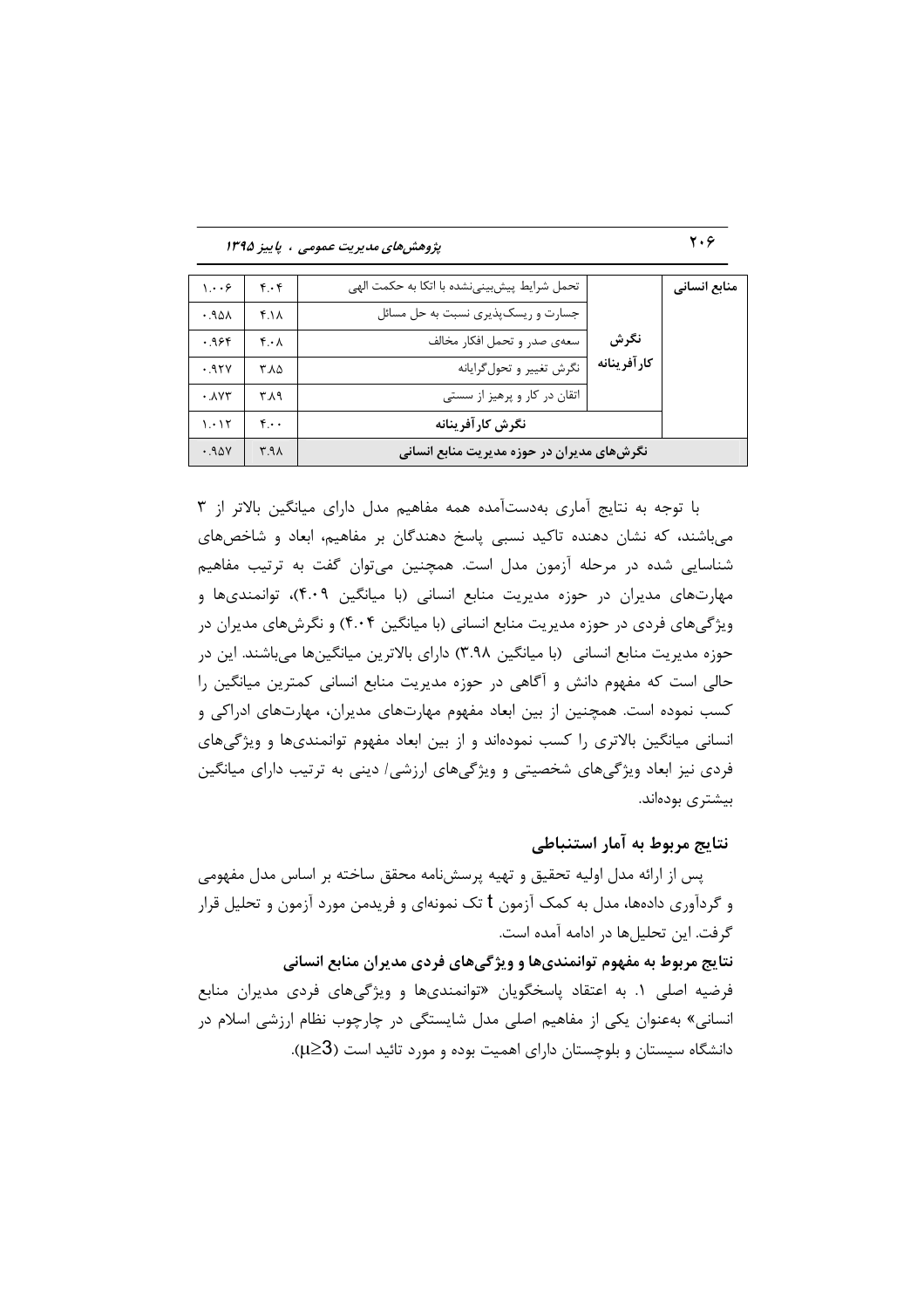فرضیه فرعی ١. به اعتقاد پاسخگویان «ویژگیهای شخصیتی مدیران منابع انسانی» بهعنوان یکی از ابعاد مدل شایستگی در چارچوب نظام ارزشی اسلام در دانشگاه سیستان و بلوچستان دارای اهمیت بوده و مورد تائید است (3<L). فرضیه فرعی ٢. به اعتقاد پاسخگویان «ویژگیهای ارزشی / دینی مدیران منابع انسانی» بهعنوان یکی از ابعاد مدل شایستگی در چارچوب نظام ارزشی اسلام در دانشگاه سیستان و بلوچستان دارای اهمیت بوده و مورد تائید است (3 $\geq$ . بهمنظور آزمون فرضیه اصلی نخست و فرضیات فرعی مربوط به آن از آزمون  $\sf{T}$  تک نمونهای استفادهشده است که در جدول ۳ به آن پرداخته می شود.

جدول ٣: آزمون t تک نمونهای فرضیه اصلی ١ و فرضیات فرعی مربوط به آن (3=Test value)

| نتيجه<br>آزمون | سطح<br>معنىدارى | آماره<br>آزمون                  | انحراف<br>استاندارد                   | ميانگين     | بعد/مفهوم                                                    | فرضيه  |
|----------------|-----------------|---------------------------------|---------------------------------------|-------------|--------------------------------------------------------------|--------|
| پذيرش          | $\ddotsc$       | ۵.۵۱۷                           | 719.7                                 | $f.\cdot f$ | مفهوم «توانمندىها و<br>ویژگیهای فردی مدیران<br>منابع انسانى» | اصلی ۱ |
| پذيرش          | لمحترم          | $\lambda$ Y $\cdot$ . $\lambda$ | ٠.٨٣٢                                 | $f.\lambda$ | بعد «ویژگیهای شخصیتی<br>مديران منابع انساني»                 | فرعی ۱ |
| پذيرش          | $\ddotsc$       | 9.017                           | $\mathcal{L} \cdot \cdot \mathcal{L}$ | 4.91        | بعد «ویژگیهای ارزشی/<br>دینی مدیران منابع<br>انسانى»         | فرعی ۲ |

۱. نتایج مندرج در جدول ۳ نشان می دهد که میانگین پاسخهای گروه نمونه (۴۰۰۴)، از میانگین مورد انتظار (عدد ۳) بزرگتر است و همچنین با توجه به مقدار t مشاهدهشده و سطح معنیداری (۲۰۰۵ $\alpha \leq \alpha_0$ ) می توان نتیجه گرفت که تفاوت میانگین مشاهدهشده با میانگین مورد انتظار معنادار بوده است. بهعبارتدیگر، به اعتقاد پاسخگویان مے توان مفهوم «توانمندیها و ویژگیهای فردی منابع انسانی» را بهعنوان یکی از مفاهیم اصلی مدل «شایستگیهای مدیران منابع انسانی در چارچوب نظام ارزشی اسلام در دانشگاه سیستان و بلوچستان» تلقے نمود.

۲. به همین ترتیب نتایج مندرج در ردیف دوم و سوم جدول ۳ نشان میدهد که میانگین پاسخهای گروه نمونه (۴.۱۸ و ۳.۹۱) از میانگین مورد انتظار (عدد ۳) بزرگتر است و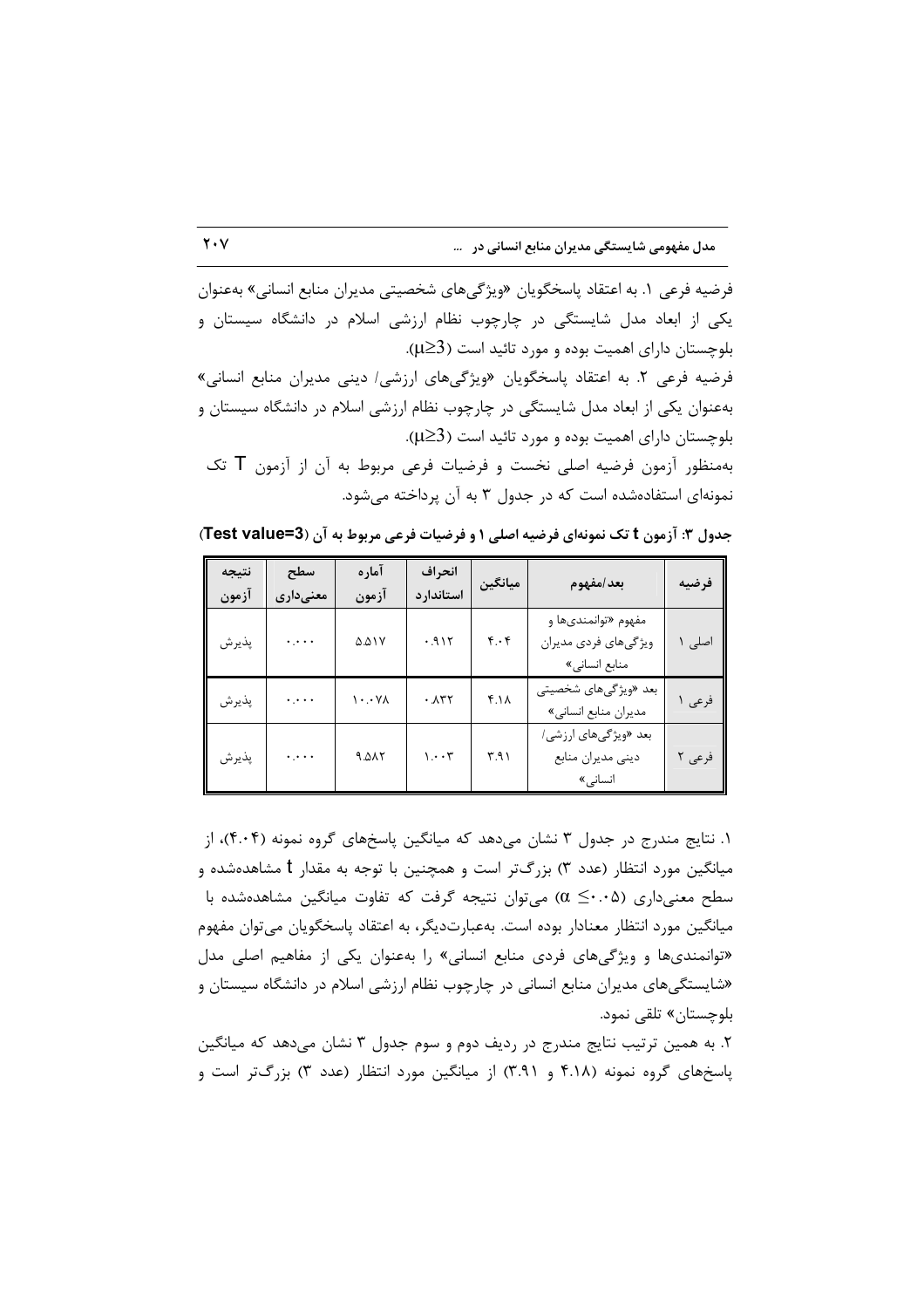همچنین با توجه به مقدار t مشاهدهشده و سطح معنیداری (۵×۶۰ک)) میتوان نتیجه گرفت که تفاوت میانگین مشاهدهشده با میانگین مورد انتظار معنادار بوده است؛ به عبارت دیگر، به اعتقاد پاسخگویان می توان ابعاد «ویژگیهای شخصیتی مدیران منابع انسانی» و «ویژگیهای ارزشی/ دینی مدیران منابع انسانی» را به عنوان ابعاد اصلی مدل «شایستگیهای مدیران منابع انسانی در چارچوب نظام ارزشی اسلام در دانشگاه سیستان و بلوچستان» تلقى نمود.

سطح معناداری آزمون فریدمن مربوط به مؤلفههای استخراجشده برای ابعاد «ویژگیهای شخصیتی مدیران منابع انسانی» و «ویژگیهای ارزشی/ دینی مدیران منابع انسانی» کمتر از ۵٪ است، لذا ادعای یکسان بودن رتبه (اولویت) مؤلفههای مربوط به این دو بعد پذیرفته نمیشود. جدول ۴ نتایج آزمون فریدمن را در مورد اولویتبندی شاخصهای شناسایی شده برای هر یک از ابعاد نشان می دهد.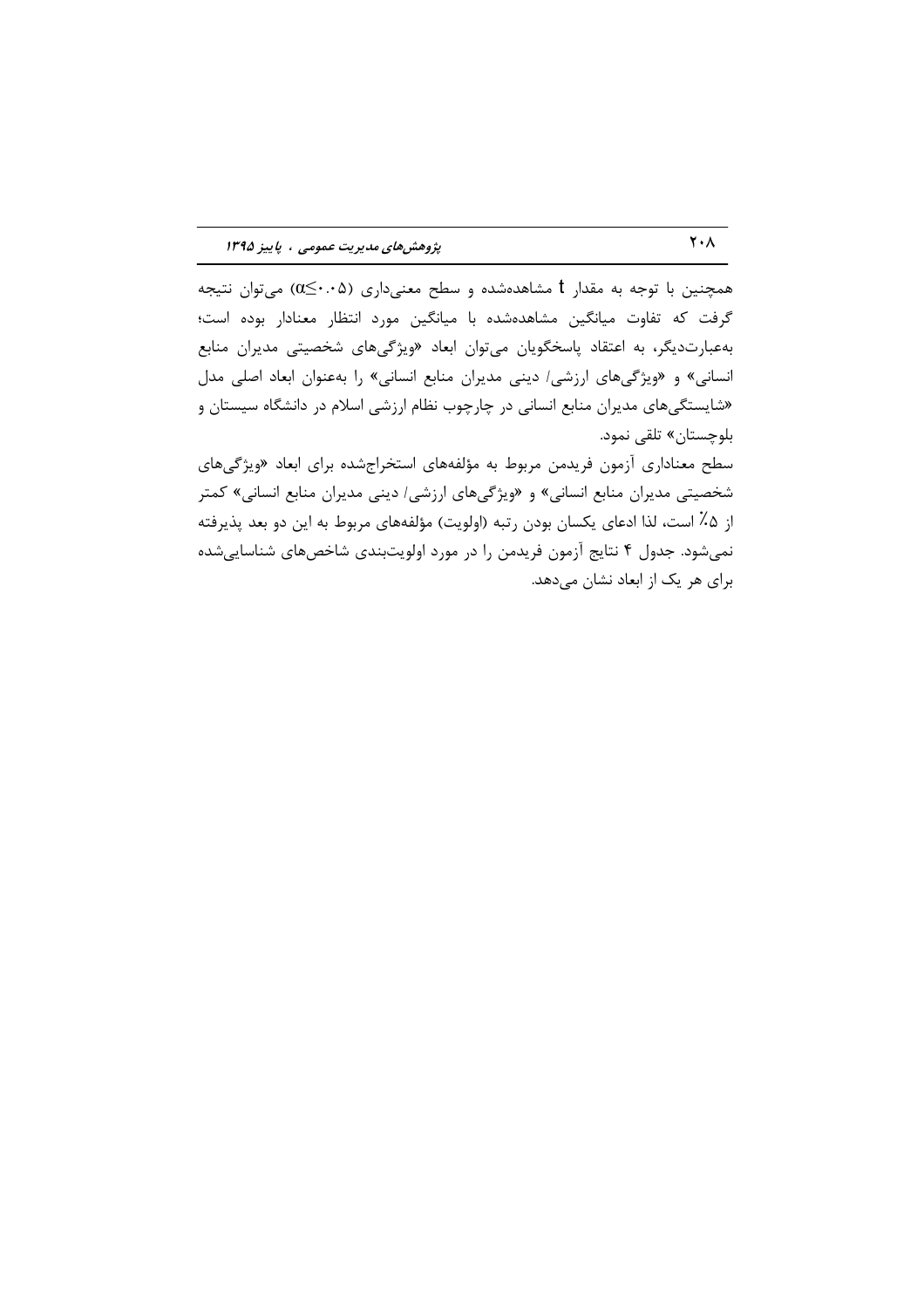مدل مفهومی شایستگی مدیران منابع انسانی در ...

| اولويت       | ميانگين<br>رتبه | شاخص                                              | بعد/مفهوم                                    |  |
|--------------|-----------------|---------------------------------------------------|----------------------------------------------|--|
| $\mathsf{v}$ | $f \Lambda$     | شجاعت مدير در انجام وظايف محوله                   |                                              |  |
| ۶            | ۴.۴۴            | قاطعيت مدير در انجام امور                         |                                              |  |
| ۵            | ۴.۶۲            | صداقت مدیر در برخورد با کارکنان                   |                                              |  |
| ٢            | $f \Lambda$     | امانتداری و حفظ اسرار کارکنان                     |                                              |  |
| ۶            | ۴.۴۴            | حقيقتگويي و حقيقتجويي                             | بعد «ویژگیهای شخصیتی مدیران<br>منابع انسانی» |  |
| ٣            | $Y.Y\Delta$     | حسن خلق و گشادهرویی مدیر در برخورد<br>با کا, کنان |                                              |  |
| 1            | ۵.۱۱            | با وجدان بودن مدير در انجام وظايف                 |                                              |  |
| ۴            | ۳.۶۳            | حسن ظن مدير نسبت به كاركنان                       |                                              |  |
| ٢            | $0.\cdot 5$     | شناخت معيارهاي انتخاب فرد اصلح از<br>دیدگاه اسلام |                                              |  |
| ۶            | ۳۹۹             | رفق و مدارا نسبت به كاركنان                       |                                              |  |
| ٧            | ۳.۹۶            | ساده زیستی و عدم تجمل گرایی                       |                                              |  |
| $\lambda$    | 5.46            | رعايت عدل و انصاف نسبت به همه كاركنان             | بعد «ویژگیهای ارزشی/ دینی                    |  |
| Υ            | <b>٣.٨٧</b>     | عفو و بخشش نسبت به قصور کارکنان                   | مديران منابع انساني»                         |  |
| ٣            | ۴۶.             | تواضع و فروتنی در برابر زیردستان                  |                                              |  |
| ۴            | ۴.۵۶            | سعەصدر مدير                                       |                                              |  |
| ۵            | ۴.۵۲            | گزینش بر اساس معیارهای اسلامی                     |                                              |  |

جدول ۴: آزمون فریدمن برای اولویتبندی شاخصهای مربوط مفهوم توانمندیها و ویژگیهای فردي منابع انساني

نتايج مربوط به مفهوم «دانش و آگاهي در حوزه مديريت منابع انساني» فرضیه اصلی ۲: به اعتقاد پاسخگویان مفهوم «دانش و آگاهی در حوزه مدیریت منابع انسانی» بهعنوان یکی از مفاهیم اصلی مدل شایستگی در چارچوب نظام ارزشی اسلام در دانشگاه سیستان و بلوچستان دارای اهمیت بوده و مورد تائید است (3≤µ). فرضیه فرعی ١. به اعتقاد پاسخگویان «دانش انسانی» بهعنوان یکی از ابعاد مدل شایستگی در چارچوب نظام ارزشی اسلام در دانشگاه سیستان و بلوچستان دارای اهمیت بوده و مورد تائيد است (3≤µ).

 $Y \cdot 9$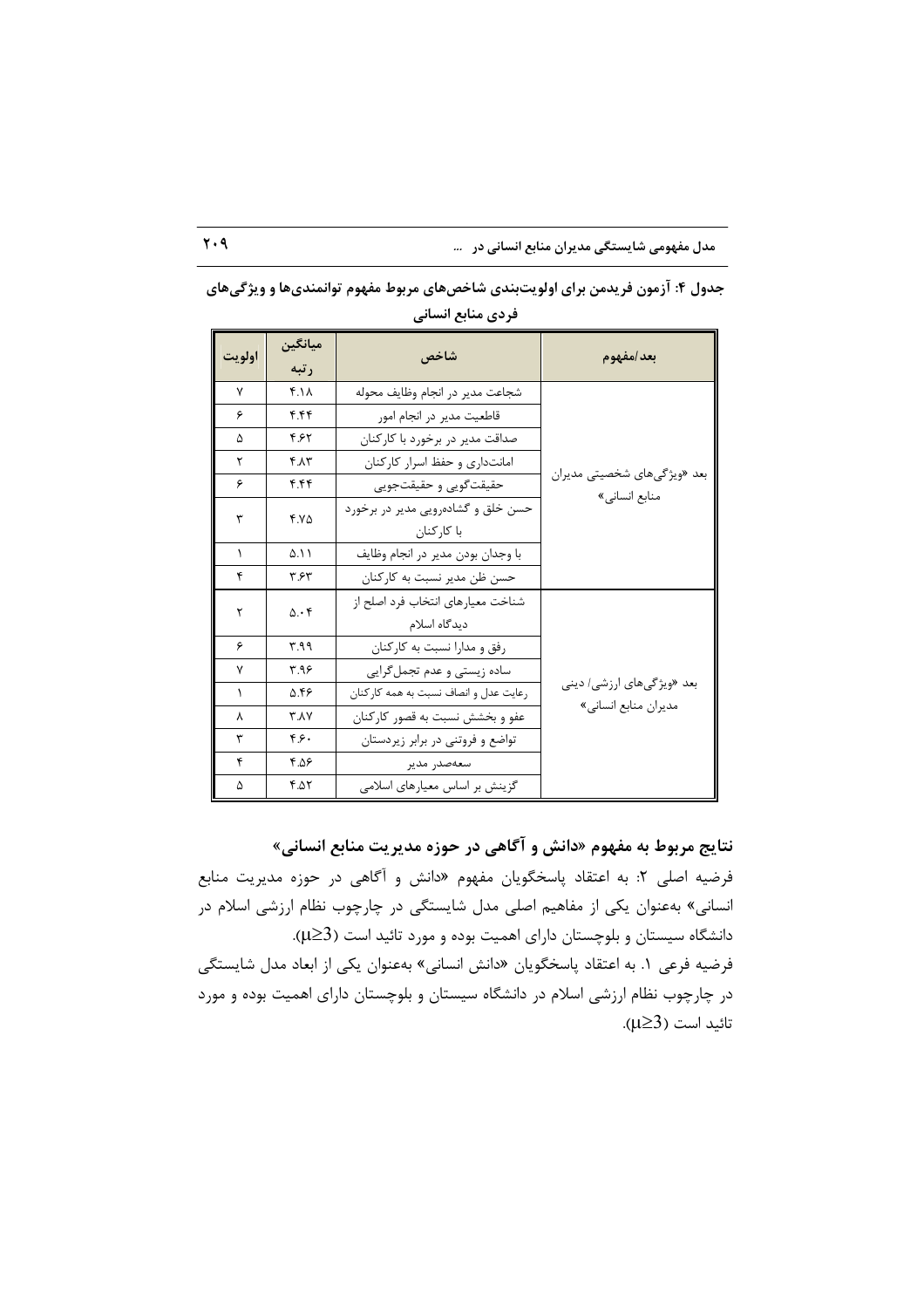فرضيه فرعي ٢. به اعتقاد پاسخگويان «دانش اجتماعي» بهعنوان يكي از ابعاد مدل شایستگی در چارچوب نظام ارزشی اسلام در دانشگاه سیستان و بلوچستان دارای اهمیت بوده و مورد تائيد است (3≤W). فرضیه فرعی ٣. به اعتقاد پاسخگویان «دانش ساختاری» بهعنوان یکی از ابعاد مدل شایستگی در چارچوب نظام ارزشی اسلام در دانشگاه سیستان و بلوچستان دارای اهمیت بوده و مورد تائيد است (3< $\mu$ ). بهمنظور آزمون فرضيه اصلي و فرضيات فرعـي مربــوط بــه آن از آزمــون t تــك نمونــهاي

استفادهشده است که در جدول ۵ به آن پرداخته می شود.

| نتيجه<br>آزمون | سطح<br>معنىدارى           | آماره<br>آزمون | انحراف<br>استاندار د | ميانگين | بعد/مفهوم                                           | فرضيه  |
|----------------|---------------------------|----------------|----------------------|---------|-----------------------------------------------------|--------|
| پذيرش          | $\ddotsc$                 | <b>A.14Y</b>   | .9.7                 | ۶۶۶     | مفهوم «دانش و آگاهی در<br>حوزه مديريت منابع انساني» | اصلی   |
| پذيرش          | $\ddotsc$                 | ۱۱.۴۲۱         | .985                 | ۸۵.۲    | بعد «دانش انسانی»                                   | فرعى   |
| پذيرش          | $\ddotsc$                 | ۱۳.۲۴۲         | . Y <sub>1</sub>     | ۳.۷۶    | بعد «دانش اجتماعي»                                  | افرعى  |
| پذيرش          | $\cdot$ , $\cdot$ $\cdot$ | 5.570          | .119                 | ۳۶۴     | بعد «دانش ساختاري»                                  | فرعی ۳ |

جدول ۵: آزمون t تک نمونهای فرضیه اصلی ۲ و فرضیات فرعی مربوط به آن (Test value=3)

۱. نتایج مندرج در جدول ۵ نشان می دهد که میانگین پاسخهای گروه نمونه (۳.۶۶)، از میانگین مورد انتظار (عدد ۳) بزرگتر است و همچنین با توجه به مقدار t مشاهدهشده و سطح معنیداری (۵۰۰^≥ α) می توان نتیجه گرفت که تفاوت میانگین مشاهدهشده با میانگین مورد انتظار معنادار بوده است. بهعبارتدیگر، به اعتقاد پاسخگویان می توان مفهوم «دانش و آگاهی در حوزه مدیریت منابع انسانی» را بهعنوان یکی از مفاهیم اصلی مدل «شایستگیهای مدیران منابع انسانی در چارچوب نظام ارزشی اسلام در دانشگاه سیستان و بلوچستان» تلقى نمود.

۲. به همین ترتیب نتایج مندرج در ردیف دوم، سوم و چهارم جدول ۵ نشان میدهد که میانگین پاسخهای گروه نمونه (۳.۵۸ و ۳.۷۶ و ۳.۶۴)، از میانگین مورد انتظار (عدد ۳)  $\alpha \leq \cdot \cdot \alpha$ بزرگتر است و همچنین با توجه به مقدار t مشاهدهشده و سطح معنیداری (۰.۰۵) می توان نتیجه گرفت که تفاوت میانگین مشاهدهشده با میانگین مورد انتظار معنادار بوده است؛ به عبارت دیگر، به اعتقاد پاسخگویان می توان ابعاد «دانش انسانی»، «دانش اجتماعی»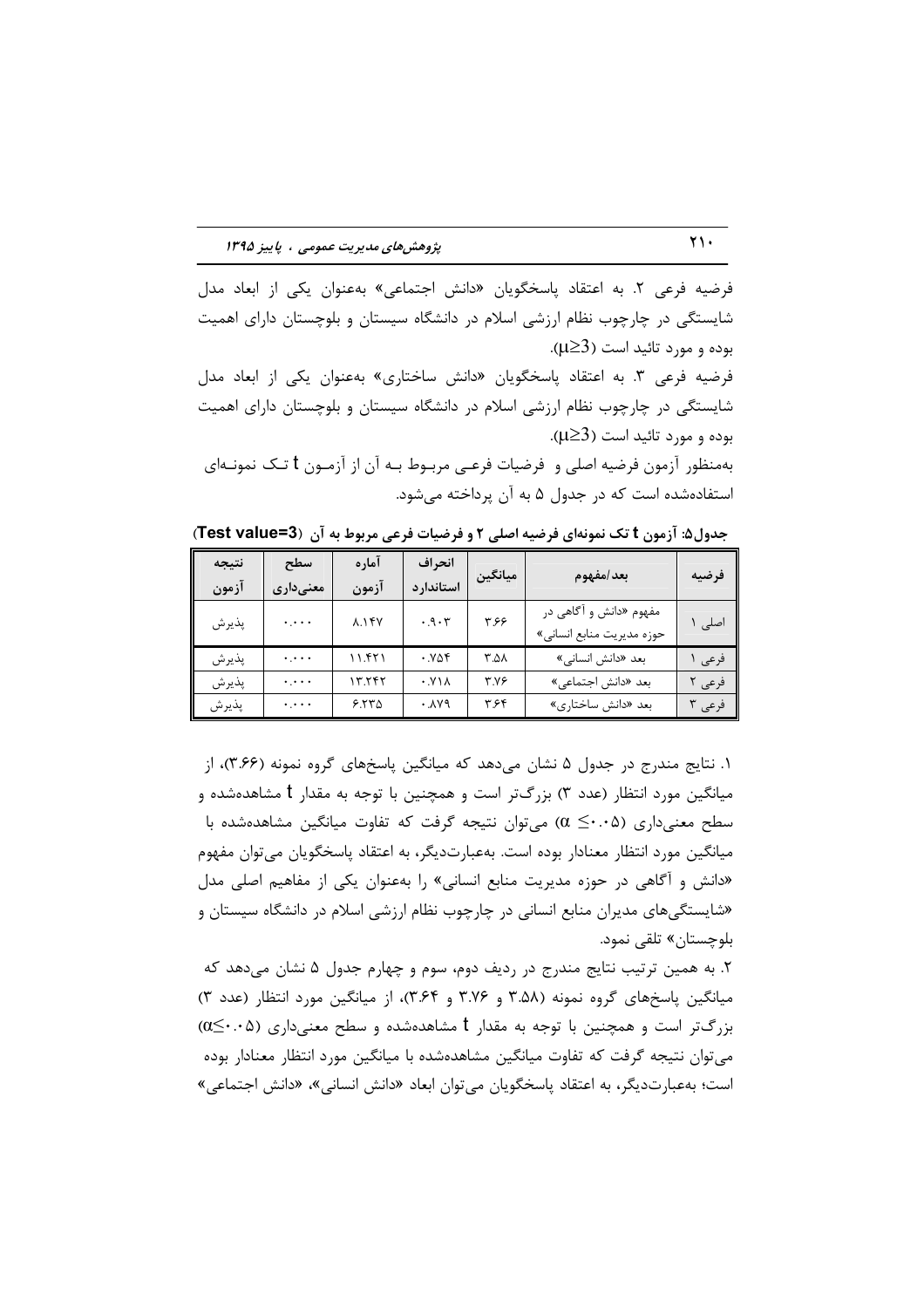و «دانش ساختاری» را بهعنوان ابعاد اصلی مدل «شایستگیهای مدیران منابع انسانی در چارچوب نظام ارزشی اسلام در دانشگاه سیستان و بلوچستان» تلقی نمود. سطح معناداری آزمون فریدمن مربوط بـه مؤلفـههـای اسـتخراجشـده بـرای ابعـاد «دانـش انساني» و «دانش اجتماعي» كمتر از ۵٪ است، لـذا ادعـاي يكســان بـودن , تبــه (اولويـت) مؤلفههای مربوط به این دو بعد پذیرفته نمیشود، اما در مورد بعد «دانـش سـاختاری»، بـه دلیل بزرگتر بودن (۱۱۶۰) سطح معناداری از ۰۵٪ لذا ادعای یکسان بـودن رتبـههـا مـورد تائيد قرار مي گيرد. جدول ۶ نتايج آزمون فريـدمن را در مــورد اولويــتبنــدي شــاخصهــاي شناسایی شده برای هر یک از ابعاد نشان میدهد.

جدول ۶: آزمون فریدمن برای اولویتبندی شاخصهای مربوط به مفهوم دانش و آگاهی در حوزه مديريت منابع انساني

| اولويت | ميانگين<br>رتبه      | شاخص                                                         | بعد/مفهوم |
|--------|----------------------|--------------------------------------------------------------|-----------|
|        | ۲.۱۶                 | رشته و گرایش تحصیلی مرتبط با پست سازمانی                     |           |
| ٢      | Y.11                 | سوابق كارى مرتبط درونسازماني                                 | بعد «دانش |
| ٣      | ۱.۷۳                 | سوابق كارى مرتبط برونسازماني                                 | انسانی»   |
| ۲      | 1.9V                 | استفاده از روشهای تصمیمگیری تیمی و مشورت با کارکنان          | بعد «دانش |
| ٣      | ۸۸۵.                 | شناخت کافی در زمینه قدرت نفوذ گروههای غیررسمی در سازمان      |           |
|        | ۲.۱۸                 | روحيه حمايت گرايانه داشتن نسبت به كاركنان و همكاران          | اجتماعی»  |
|        | $\Lambda$ $\Delta$ Y | میزان آشنایی مدیریت با معیارهای استخدام کاری بر اساس ارزشهای | بعد «دانش |
|        | ۱.۴۳                 | آشنایی با معیارهای تنبیه و پاداش (انگیزش) از نظرگاه اسلام    | ساختارى»  |

نتایج مربوط به مفهوم «مهارتهای مدیران در حوزه مدیریت منابع انسانی»

فرضیه اصلی ۳. به اعتقاد پاسخگویان مفهوم «مهارتهای مدیران در حوزه مدیریت منابع انسانی» بهعنوان یکی از مفاهیم اصلی مدل شایستگی در چارچوب نظام ارزشی اسلام در دانشگاه سیستان و بلوچستان دارای اهمیت بوده و مورد تائید است (3≤µ). فرضيه فرعي ١. به اعتقاد پاسخگويان «مهارت انساني» بهعنوان يكي از ابعاد مدل شايستگي در چارچوب نظام ارزشی اسلام در دانشگاه سیستان و بلوچستان دارای اهمیت بوده و مورد تائيد است (3≤µ).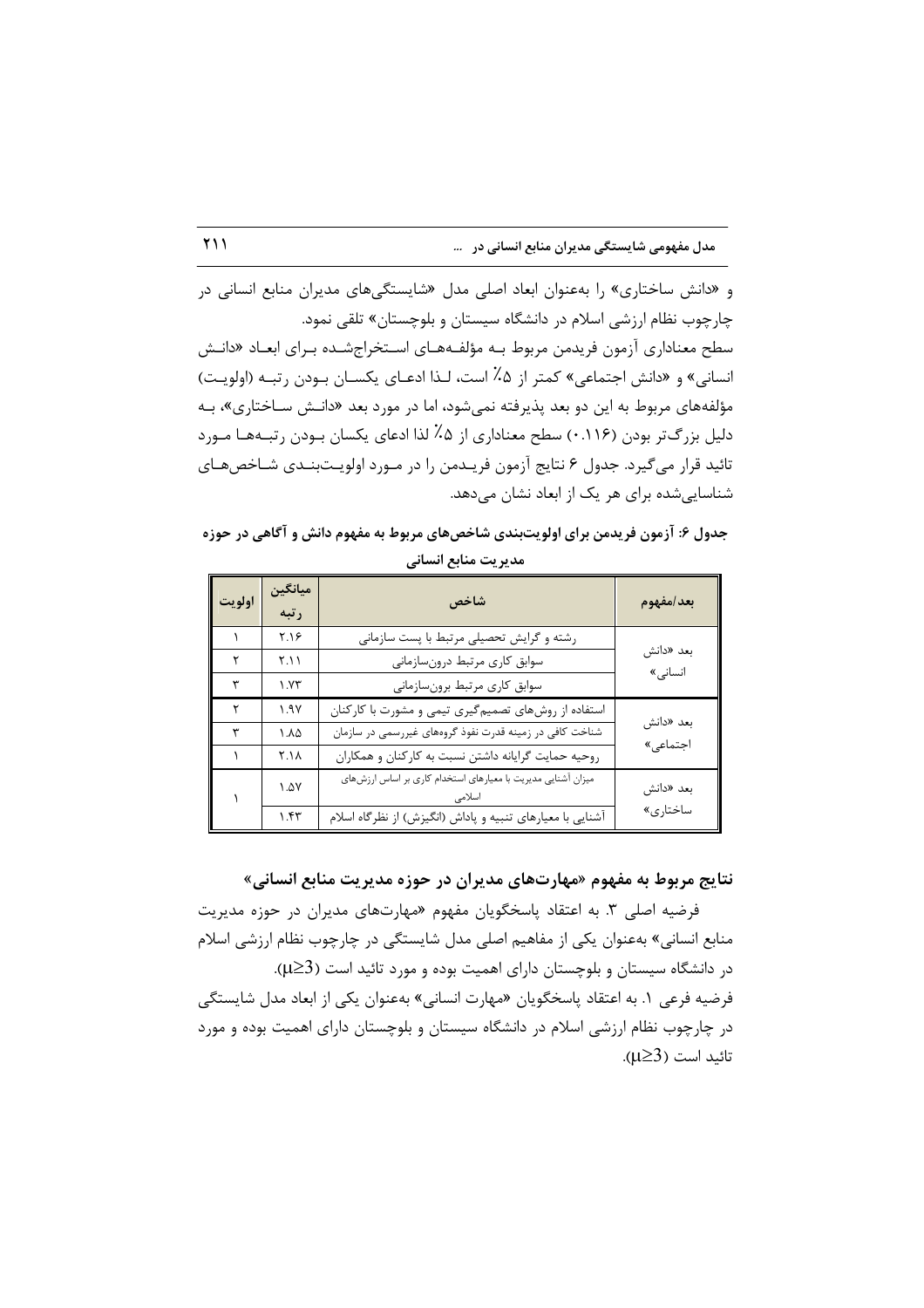فرضیه فرعی ۲. به اعتقاد پاسخگویان «مهارت فنی» بهعنوان یکی از ابعاد مدل شایستگی در چارچوب نظام ارزشی اسلام در دانشگاه سیستان و بلوچستان دارای اهمیت بوده و مورد تائيد است (3≤µ).

فرضيه فرعي ٣. به اعتقاد پاسخگويان «مهارت ادراكي» بهعنوان يكي از ابعاد مدل شایستگی در چارچوب نظام ارزشی اسلام در دانشگاه سیستان و بلوچستان دارای اهمیت بوده و مورد تائيد است (3< $\mu$ ).

بهمنظور آزمون فرضیه اصلی و فرضـیات فرعـی مربـوط بـه آن از آزمـون t تـک نمونـهای استفادهشده است که در جدول ۷ به آن پرداخته می شود.

جدول ۷: آزمون t تک نمونهای فرضیه اصلی ۳ و فرضیات فرعی مربوط به آن ( Test  $v$ alue=3

| نتيجه<br>آزمون | سطح<br>معنىدارى | آماره<br>آزمون | انحراف<br>استاندار د | ميانگين        | بعد/مفهوم                                                 | فرضيه  |
|----------------|-----------------|----------------|----------------------|----------------|-----------------------------------------------------------|--------|
| پذيرش          | $\ddotsc$       | 9.476          | 1.99                 | $f \cdot \eta$ | مفهوم «مهارتهای مدیران<br>در حوزه مديريت منابع<br>انسانی» | اصلی   |
| پذيرش          | $\ddots$        | ۱۰.۲۲۶         | 4.191                | ۴.۱۴           | بعد «مهارت انساني»                                        | فرعى   |
| پذيرش          | $\ddotsc$       | Y.1Y1          | .119                 | ۸۸.۲           | بعد «مهارت فني»                                           | فرعی ۲ |
| پذيرش          | $\cdots$        | 9.910          | ۱.۰۴۹                | 4.77           | بعد «مهارت ادراكي»                                        | فرعی ۳ |

۱. نتایج مندرج در جدول ۷ نشان میدهد که میانگین پاسخهای گروه نمونه (۴۰۰۹)، از میانگین مورد انتظار (عدد ۳) بزرگتر است و همچنین با توجه به مقدار t مشاهدهشده و سطح معنیداری (۵۰.۰ک) میتوان نتیجه گرفت که تفاوت میانگین مشاهدهشده با میانگین مورد انتظار معنادار بوده است. بهعبارتدیگر، به اعتقاد پاسخگویان می توان مفهوم «مهارتهای مدیران در حوزه مدیریت منابع انسانی» را بهعنوان یکی از مفاهیم اصلی مدل «شایستگیهای مدیران منابع انسانی در چارچوب نظام ارزشی اسلام در دانشگاه سیستان و بلوچستان» تلقى نمود.

۲. به همین ترتیب نتایج مندرج در ردیف دوم، سوم و چهارم جدول ۷ نشان میدهد که میانگین یاسخهای گروه نمونه (۴.۱۴، ۳.۸۸ و ۴.۲۷)، از میانگین مورد انتظار (عدد ۳)  $\alpha \leq \cdot \cdot \alpha$ بزرگتر است و همچنین با توجه به مقدار t مشاهدهشده و سطح معنیداری (۵ $\leq \cdot \cdot \alpha$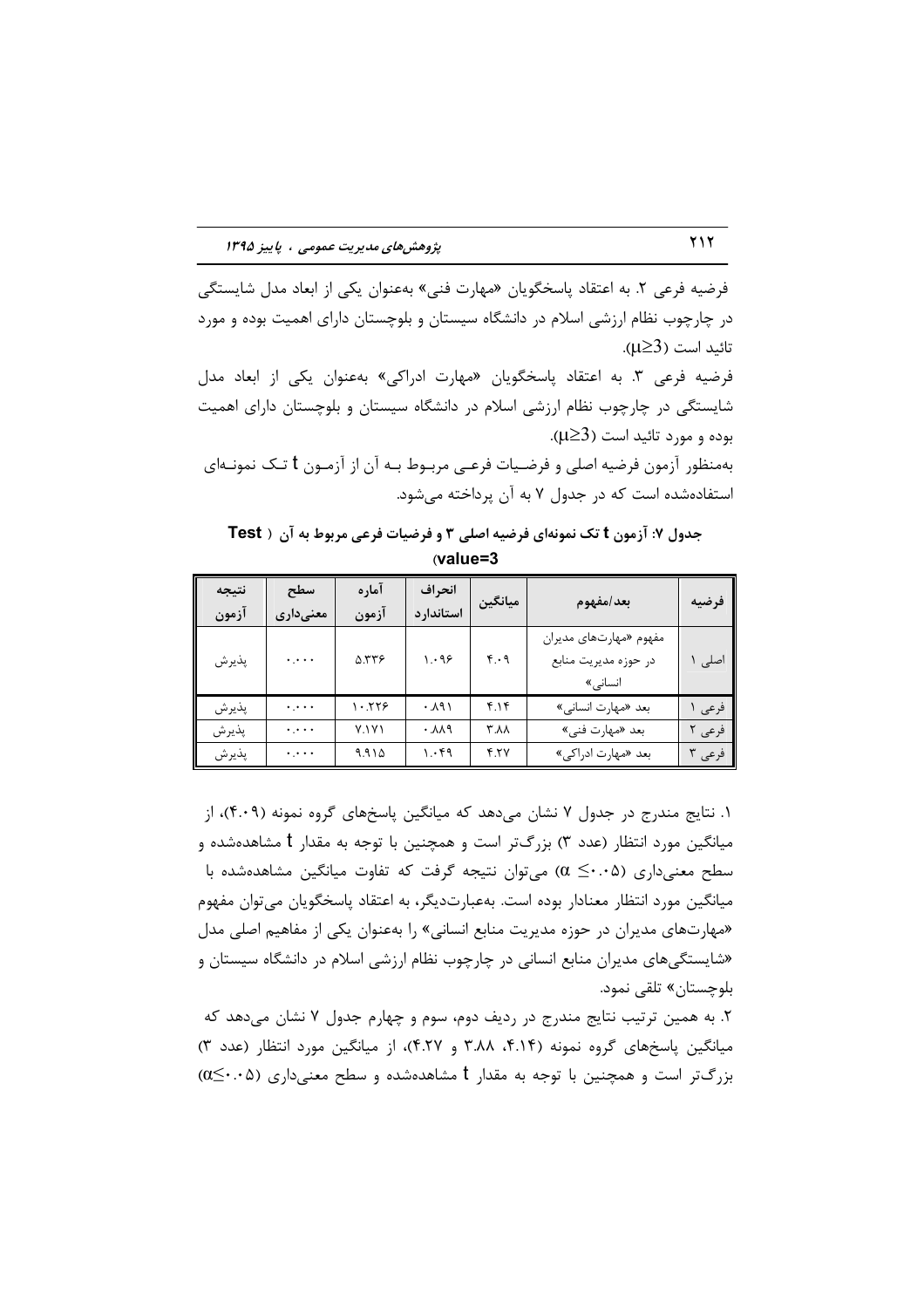میتوان نتیجه گرفت که تفاوت میانگین مشاهدهشده با میانگین مورد انتظار معنادار بوده است؛ به عبارت دیگر، به اعتقاد پاسخگویان می توان ابعاد «مهارت انسانی»، «مهارت فنی» و «مهارت ادراكي» را بهعنوان ابعاد اصلى مدل «شايستگىهاى مديران منابع انسانى در چارچوب نظام ارزشی اسلام در دانشگاه سیستان و بلوچستان» تلقی نمود.

سطح معناداری آزمون فریدمن مربوط به مؤلفههای استخراجشده برای ابعاد «مهارت انسانی» و «مهارت ادراکی» کمتر از ۵٪ است، لذا ادعای یکسان بودن رتبه (اولویت) مؤلفههای مربوط به این دو بعد پذیرفته نمیشود، اما در مورد بعد «مهارت فنی» به دلیل بزرگتر بودن (۲۶۵.۰) سطح معناداری از ۵٪، لذا ادعای یکسان بودن رتبه مؤلفههای مربوط مورد تائيد قرار مي گيرد. جدول ٨ نتايج آزمون فريدمن را در مورد اولويتبندي شاخص های شناسایی شده برای هر یک از ابعاد نشان می دهد.

جدول ۸: آزمون فریدمن برای اولویتبندی شاخصهای مربوط مفهوم مهارتهای مدیران در حوزه مديريت منابع انساني

| اولويت | ميانگين<br>رتبه               | شاخص                                                   | بعد/مفهوم       |
|--------|-------------------------------|--------------------------------------------------------|-----------------|
| ۴      | 7.٨۵                          | مهارت مدیریت فشار روانی و تابآوری در برابر مشکلات      |                 |
| ٢      | $T.\Delta$                    | كظم غيظ و مهارت كنترل احساسات و عواطف                  | بعد «مهارت      |
| ۵      | ۲۶۱                           | مدیریت تعارضات بین فردی بر اساس ارزشهای اسلامی         | انسانی»         |
| ٣      | $\mathbf{r}\cdot\mathbf{r}$   | مهارت مذاکره و اقناع کارکنان با استفاده از مبانی ارزشی |                 |
|        | ۳.۳۸                          | توانایی شناخت، جذب و بهکارگیری افراد مستعد و متعهد     |                 |
|        | $\mathbf{Y} \cdot \mathbf{Y}$ | آشنایی با فناوریهای جدید مرتبط با حوزه منابع انسانی    |                 |
|        | $\mathbf{y} \cdot \mathbf{y}$ | مدیریت منابع و زمان و پرهیز از اسراف                   | بعد «مهارت فني» |
|        | ۸۸ ۱                          | آشنایی با تشکیلات ساختاری سازمان                       |                 |
| ۴      | ۲.۲۲                          | داشتن یادگیری فعال در مواجهه با مسائل                  |                 |
| ٢      | ۲۶۴                           | داشتن تفكر راهبردي و معاد گرايي                        | بعد «مهارت      |
| ١      | ۲.۷۵                          | داشتن تفکر تحلیلی و مکتبی در درک مسائل منابع انسانی    | ادراکی»         |
| ٣      | ۴.۴۹                          | داشتن تفکر تیمی و مشاورهای در تصمیم گیریها             |                 |

 $YY$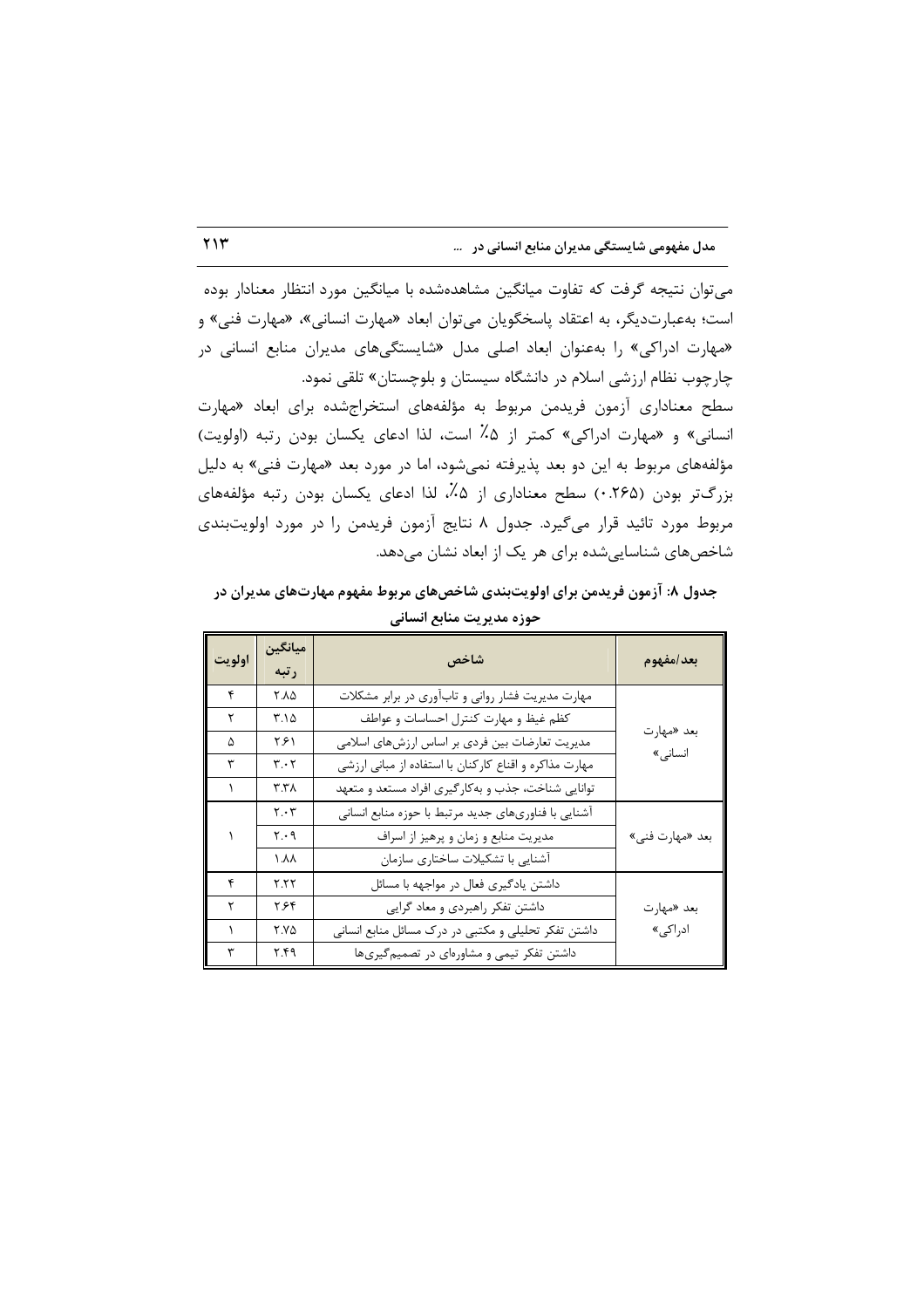نتايج مربوط به مفهوم «نگرش هاي مديران در حوزه مديريت منابع انساني» فرضیه اصلی ۴. به اعتقاد پاسخگویان «نگرشهای مدیران منابع انسانی» بهعنوان یکی از مفاهیم اصلی مدل شایستگی در چارچوب نظام ارزشی اسلام در دانشگاه سیستان و بلوچستان دارای اهمیت بوده و مورد تائید است. (3≤µ).

فرضیه فرعی ۱. به اعتقاد پاسخگویان «نگرش برنامهریزی» بهعنوان یکی از ابعاد مدل شایستگی در چارچوب نظام ارزشی اسلام در دانشگاه سیستان و بلوچستان دارای اهمیت بوده و مورد تائید است. (3 $\leq$ ی).

فرضيه فرعي ٢. به اعتقاد پاسخگويان «نگرش كارآفرينانه» بهعنوان يكي از ابعاد مدل شایستگی در چارچوب نظام ارزشی اسلام در دانشگاه سیستان و بلوچستان دارای اهمیت بوده و مورد تائيد است. (3≤W).

بهمنظور آزمون فرضيه اصلي نخست و فرضيات فرعي مربوط به آن از آزمون t تک نمونهاي استفادهشده است که در جدول ۹ به آن پرداخته میشود.

جدول ۹: آزمون t تک نمونهای فرضیه اصلی ۴ و فرضیات فرعی مربوط به آن ( Test  $\vee$ alue=3

| نتيجه أزمون | سطح<br>معنىدارى | أماره أزمون                    | انحر اف<br>استاندار د | ميانگين | بعد/مفهوم                                             | فرضيه  |
|-------------|-----------------|--------------------------------|-----------------------|---------|-------------------------------------------------------|--------|
| پذيرش       | $\ddots$        | ۶۶۵۸                           | .90Y                  | R.7     | مفهوم «نگرشهای مدیران در<br>حوزه مديريت منابع انساني» | اصلی ۱ |
| پذيرش       | $\ddotsc$       | 1.779                          | .9.9                  | ۳.۹۶    | بعد «نگرش برنامهريزي»                                 | فرعى   |
| پذيرش       | $\ddotsc$       | $\lambda \Delta \cdot \lambda$ | ۱.۰۱۲                 | ۴.۰۰    | بعد «نگرش كارآفرينانه»                                | فرعی ۲ |

۱. نتایج مندرج در جدول ۹ نشان می دهد که میانگین پاسخهای گروه نمونه (۳.۹۸)، از میانگین مورد انتظار (عدد ۳) بزرگتر است و همچنین با توجه به مقدار t مشاهدهشده و سطح معنیداری (۵۰.۰ک) میتوان نتیجه گرفت که تفاوت میانگین مشاهدهشده با میانگین مورد انتظار معنادار بوده است. بهعبارتدیگر، به اعتقاد پاسخگویان می¤وان مفهوم «نگرشهای مدیران در حوزه مدیریت منابع انسانی» را بهعنوان یکی از مفاهیم اصلی مدل «شایستگیهای مدیران منابع انسانی در چارچوب نظام ارزشی اسلام در دانشگاه سیستان و بلوچستان» تلقے نمود.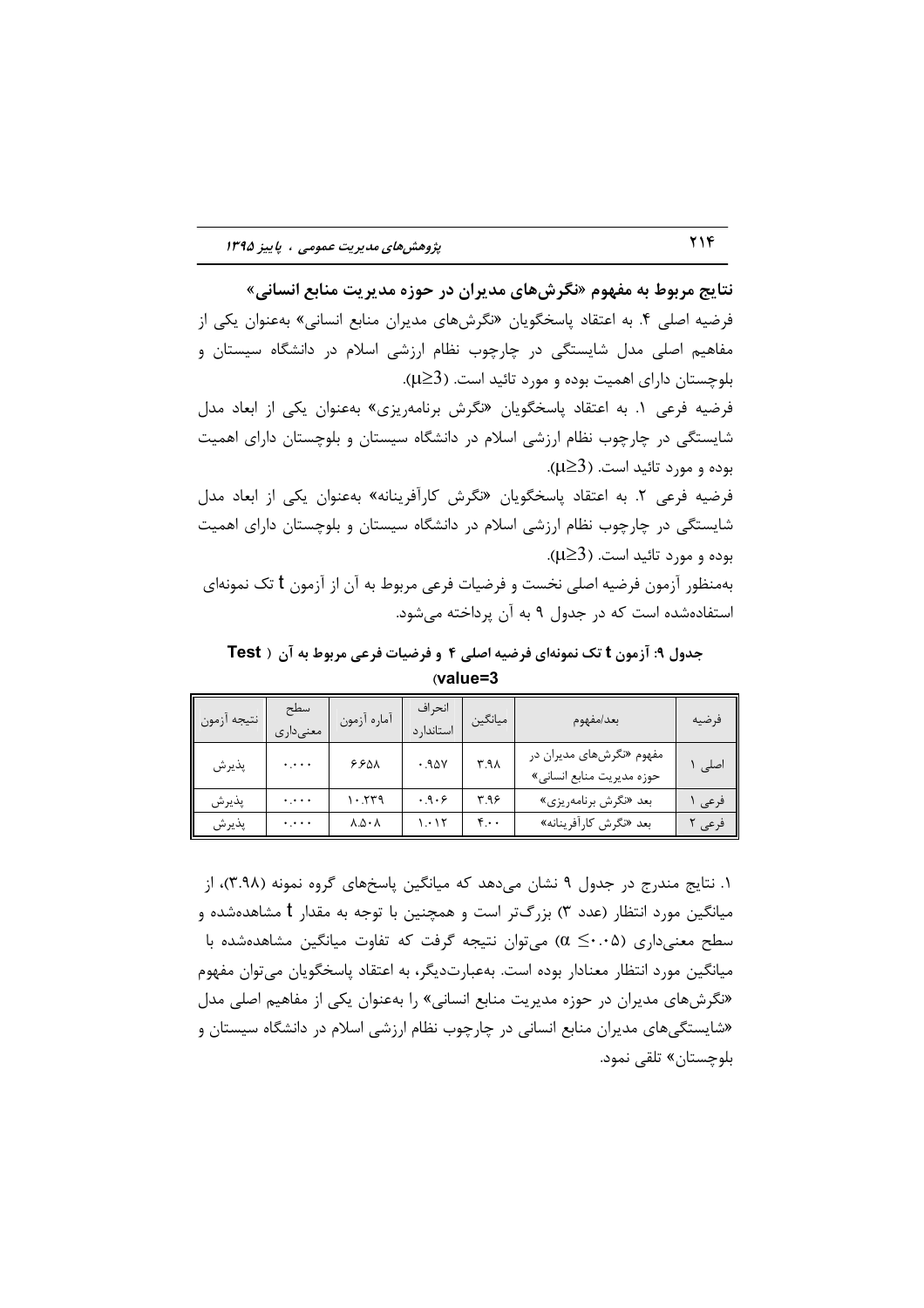۲. به همین ترتیب نتایج مندرج در ردیف دوم و سوم جدول ۹ نشان میدهد که میانگین پاسخهای گروه نمونه (۳.۹۶ و ۴.۰۰)، از میانگین مورد انتظار (عدد ۳) بزرگتر است و همچنین با توجه به مقدار t مشاهدهشده و سطح معنیداری (۵۰.۰ک)) میتوان نتیجه گرفت که تفاوت میانگین مشاهدهشده با میانگین مورد انتظار معنادار بوده است؛ به عبارت دیگر، به اعتقاد پاسخگویان میتوان ابعاد «نگرش برنامهریزی» و «نگرش کارآفرینی» را بهعنوان ابعاد اصلی مدل «شایستگیهای مدیران منابع انسانی در چارچوب نظام ارزشی اسلام در دانشگاه سیستان و بلوچستان» تلقی نمود.

سطح معناداری آزمون فریدمن مربوط به مؤلفههای استخراجشده برای بعد «نگرش كارآفرينانه» كمتر از ۵٪ است، لذا ادعاى يكسان بودن رتبه (اولويت) مؤلفههاى مربوط به این بعد پذیرفته نمیشود، اما در مورد بعد «نگرش برنامهریزی» به دلیل بزرگتر بودن (۳۷۶. ۰) سطح معناداری از ۰٫۵٪ لذا ادعای یکسان بودن رتبه مؤلفههای مربوط مورد تائید قرار میگیرد. جدول ۱۰ نتایج آزمون فریدمن را در مورد اولویتبندی شاخصهای شناسایے شدہ برای هر یک از ابعاد نشان مے دهد.

## جدول ۱۰: آزمون فریدمن برای اولویتبندی شاخصهای مربوط مفهوم نگرشهای مدیران در حوزه منابع انسانى

| اولويت | ميانگين<br>رتبه               | شاخص                                         | بعد/مفهوم    |
|--------|-------------------------------|----------------------------------------------|--------------|
|        | $Y \cdot \Lambda$             | توکل گرایی در پیشبینی تحولات آینده           |              |
|        | ۱.۹۶                          | مدیریت مسائل با رویکرد تقوا گرایی            | بعد «نگرش    |
|        | ۱.۹۶                          | نگرش پیش گیرانه نسبت به مسائل                | برنامەريزى»  |
|        | $\mathbf{r} \cdot \mathbf{r}$ | تحمل شرايط پيشبيني نشده با اتكا به حكمت الهي |              |
|        | ۳.۳۸                          | جسارت و ریسکپذیری نسبت به حل مسائل           |              |
|        | $\mathbf{r} \cdot \mathbf{q}$ | سعهى صدر و تحمل افكار مخالف                  | بعد «نگرش    |
| Δ      | ۶۶۶                           | نگرش تغيير و تحول گرايانه                    | كارآفرينانه» |
| ۴      | <b>Y.AY</b>                   | اتقان در کار و پرهيز از سستي                 |              |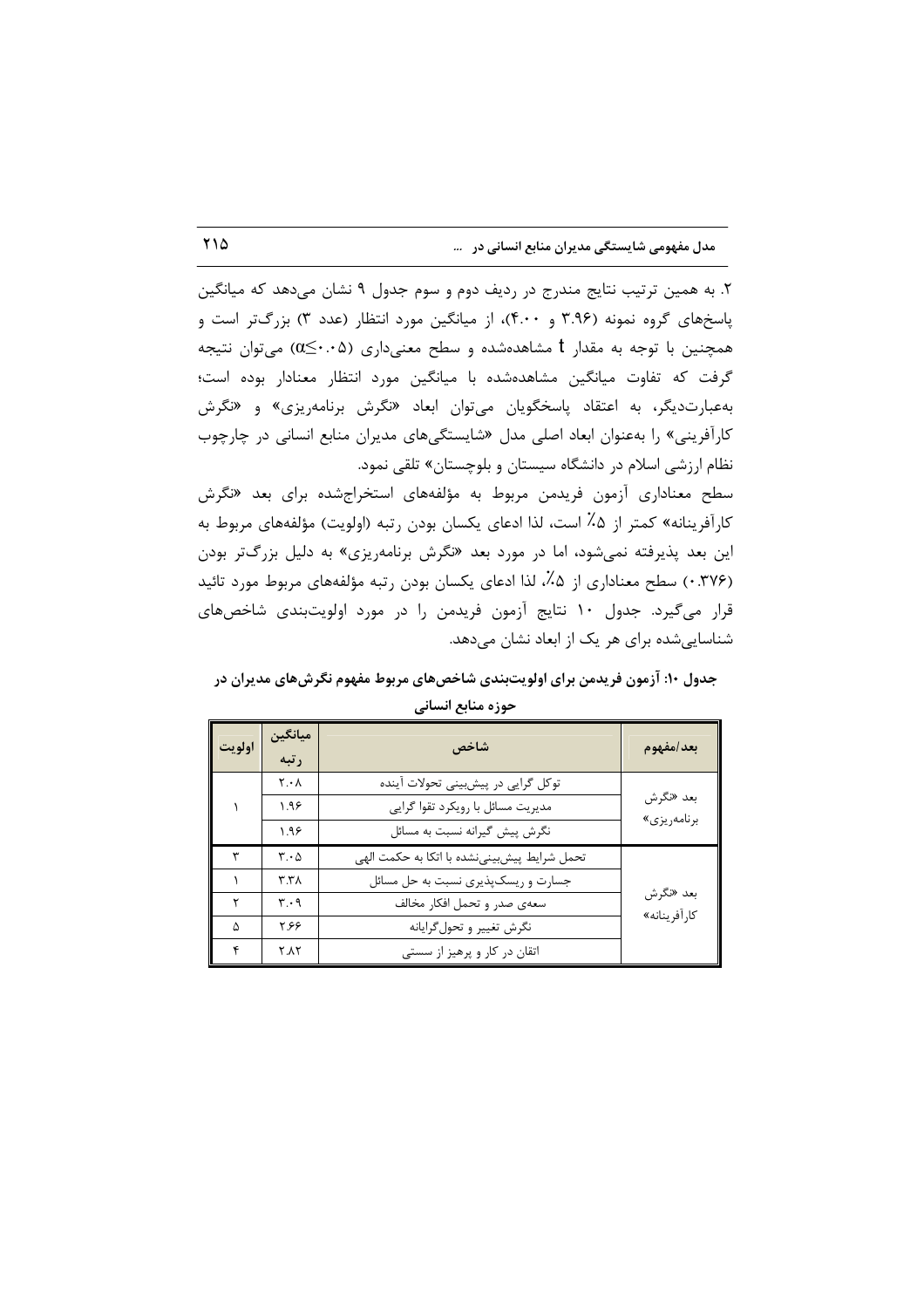#### بحث و نتيجهگيري

مدیران منابع انسانی بهعنوان اصلیترین فرد تصمیمگیرنده در مواجهه با مسائل و مشکلات منابع انسانی سازمان نقش به سزا و تعیین کنندهای در موفقیت و یا حتی شکست سازمان ایفا می *کنند (رنجبر و دیگران، ۱۳۹۲)،* به همین دلیل امروزه تلاش می شود تا افرادی را در پستهای مدیریت بگمارند که توانایی و شایستگیهای لازم را برای رهبری اثربخش داشته باشد. دلایل زیادی وجود دارد که به استناد آن می توان نقش مدیران منابع انسانی را در ارتقا و حفظ عملکرد دانشگاهها، اساسی و با اهمیت در نظر گرفت. از طرف دیگر مرور مبانی نظری غنی و متون و ادبیات دینی نشان میدهد که میتوان بنیادهای نظری قویای بهمنظور استخراج ارزشها و شایستگیهای محوری مدیران منابع انسانی در این متون یافت. بر همین اساس در این پژوهش به بحث شایستگیهای محوری منابع انسانی بر اساس ارزشهای دینی پرداخته شد. هرچند در استخراج مفاهیم اصلی مدل پژوهش از مدلهای شایستگی موجود در ادبیات (به عنوان نمونه احمدی (۱۳۹۲)؛  $Weatherly$ , (1۳۸۲)؛ حیدریور (۱۳۸۴)؛ رنجبر و همکاران (۱۳۹۲)، (2005), Weatherly و …) اقتباس گردید، اما در فرآیند عملیاتی سازی مفاهیم سعی شد بر ارزشهای محوری منابع انسانی از دیدگاه ارزشی و اسلامی (به عنوان نمونه ارزشهای مورد تاکید در حکمتهای ۱۵۵، ۴۷۶، ۴۳۷ و … خطبه ۱۶۰، ۱۹۳ و… نامه ۵۳ و … نهجالبلاغه) و ادبیات مرتبط با ارزشهای منابع انسانی با رویکرد اسلامی (به عنوان مثال قرباننژاد و عیسی خانی (۱۳۹۵)، خائف الهي و همكاران (۱۳۹۰)، احمدي (۱۳۹۲)، حاجيان و همكاران (۱۳۹۰)، خنیفر و همکاران (۱۳۹۳) و سایر پژوهشهای مرتبط با قلمرو موضوعی پژوهش) ً مراجعه و بر ارزشهای محوری منابع انسانی از دیدگاه ارزشی و اسلامی تأکید بیشتری صورت گیرد. بر این اساس مدل مفهومی پژوهش (شکل ۱) استخراج و اولویتبندی شاخصهای آن صورت گرفت. نتایج آزمون مدل نشان داد که چهار مفهوم اصلی مدل (توانمندیها و ویژگیهای فردی مدیران منابع انسانی با میانگین ۴.۰۴، دانش و آگاهی مدیران منابع انسانی با میانگین ۳.۶۶، مهارت مدیران منابع انسانی با میانگین ۴.۰۹ و نگرش مدیران منابع انسانی با میانگین ۳.۹۸) و ده بعد فرعی (ویژگیهای شخصیتی مدیران منابع انسانی با میانگین ۴.۱۸، ویژگیهای ارزشی/ دینی مدیران منابع انسانی با میانگین ۳.۹۱، مهارت انسانی با میانگین ۴.۱۴، مهارت فنی با میانگین ۳.۸۸، مهارت ادراکی با میانگین ۴.۲۷، دانش انسانی با میانگین ۳.۵۸، دانش اجتماعی با میانگین ۳.۷۶، دانش ساختاری با میانگین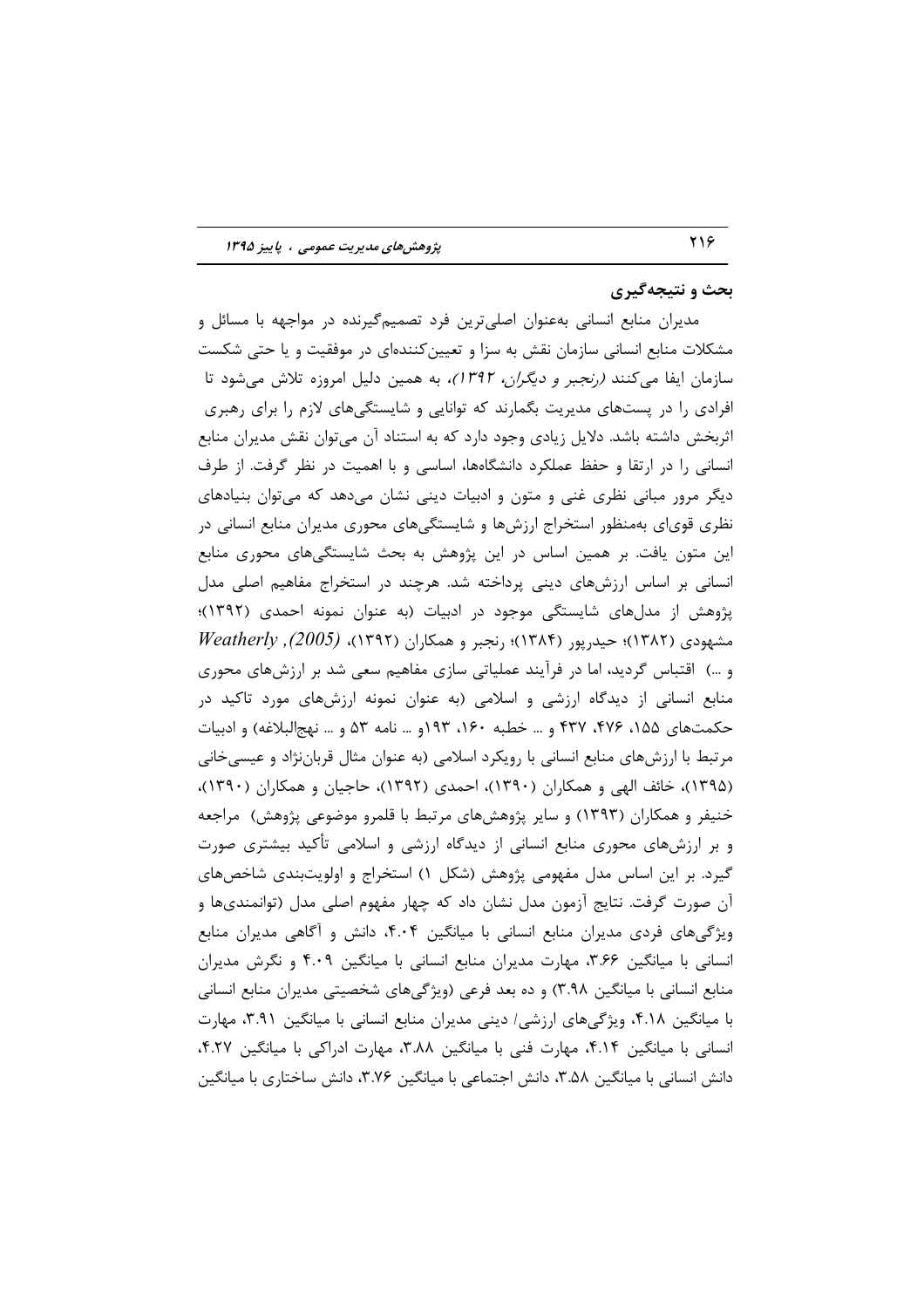۳٬۶۴، نگرش برنامهریزی با میانگین ۳.۹۶ و نگرش کارآفرینانه با میانگین ۴.۰۰۴) از نظر پاسخگویان بهعنوان ابعاد مهم مدل شایستگی مدیران منابع انسانی در چارچوب نظام ارزشی اسلامی در دانشگاه سیستان و بلوچستان مورد تأکید و تائید قرار گرفت؛ ازاین٫و با توجه به شاخصهای استخراج شده در چارچوب نظام ارزشی اسلامی برای هر یک از مفاهیم و ابعاد چارچوب مفهومی مدل پژوهش، پیشنهادات زیر به مدیران و دستاندر کاران منابع انسانی ارائه می گردد.

با توجه به نتایج آزمون تی تکنمونهای و رتبهی شاخصها بر اساس آزمون فریدمن به مدیران منابع انسانی پیشنهاد میگردد در استخدام، انتصاب، ارتقا و ترفیع، توزیع پاداش و سایر حوزههای انگیزشزای منابع انسانی به شاخصهای ذیل توجه گردد؛ در مفهوم توانمندیها و ویژگیهای فردی توصیه میشود، به مؤلفههایی چون: ویژگیهای شخصیتی و ارزشی/ دینی و شاخصهایی مانند با وجدان بودن، حسن ظن، امانتداری، حسن خلق و گشادهرویی، شناخت معیارهای انتخاب فرد اصلح از دیدگاه اسلام، رفق و مدارا نسبت به کارکنان، سعهصدر مدیر، تواضع و فروتنی در برابر زیردستان، رعایت عدل و انصاف نسبت به همه کارکنان و … توجه گردد، در مفهوم دانش و آگاهی توصیه میشود آبعادی چون دانش انسانی، دانش ساختاری و دانش اجتماعی و شاخصهایی مانند رشته و گرایش تحصیلی مرتبط با پست سازمانی، استفاده از روشهای تصمیم گیری تیمی و مشورت با کارکنان، آشنایی با معیارهای تنبیه و پاداش (انگیزش) از نظرگاه اسلام، آشنایی با معیارهای استخدام کاری بر اساس ارزشهای اسلامی و … مدنظر قرار گیرد. در ارتباط با مفهوم مهارتهای مدیران توصیه میشود به ابعادی همچون مهارت انسانی، فنی و ادراکی و شاخصهایی چون کظم غیظ و مهارت کنترل احساسات و عواطف، مدیریت تعارضات بین فردی بر اساس ارزشهای اسلامی، توانایی شناخت، جذب و بهکارگیری افراد مستعد و متعهد به مبانی ارزشی، داشتن تفکر تحلیلی و مکتبی در درک مسائل منابع انسانی، داشتن تفکر راهبردی و معادگرایی و … توجه مبذول گردد. در مفهوم نگرش مدیران توصیه میشود که ابعادی همچون نگرش برنامهریزی و نگرش کارآفرینی و شاخصهایی چون توکل گرایی در پیشبینی تحولات آینده، مدیریت مسائل با رویکرد تقواگرایی، اتقان در کار و پرهیز از سستے، تحمل شرایط پیش بینے نشدہ با اتکا به حکمت الھے و … موردتوجه واقع گیرد.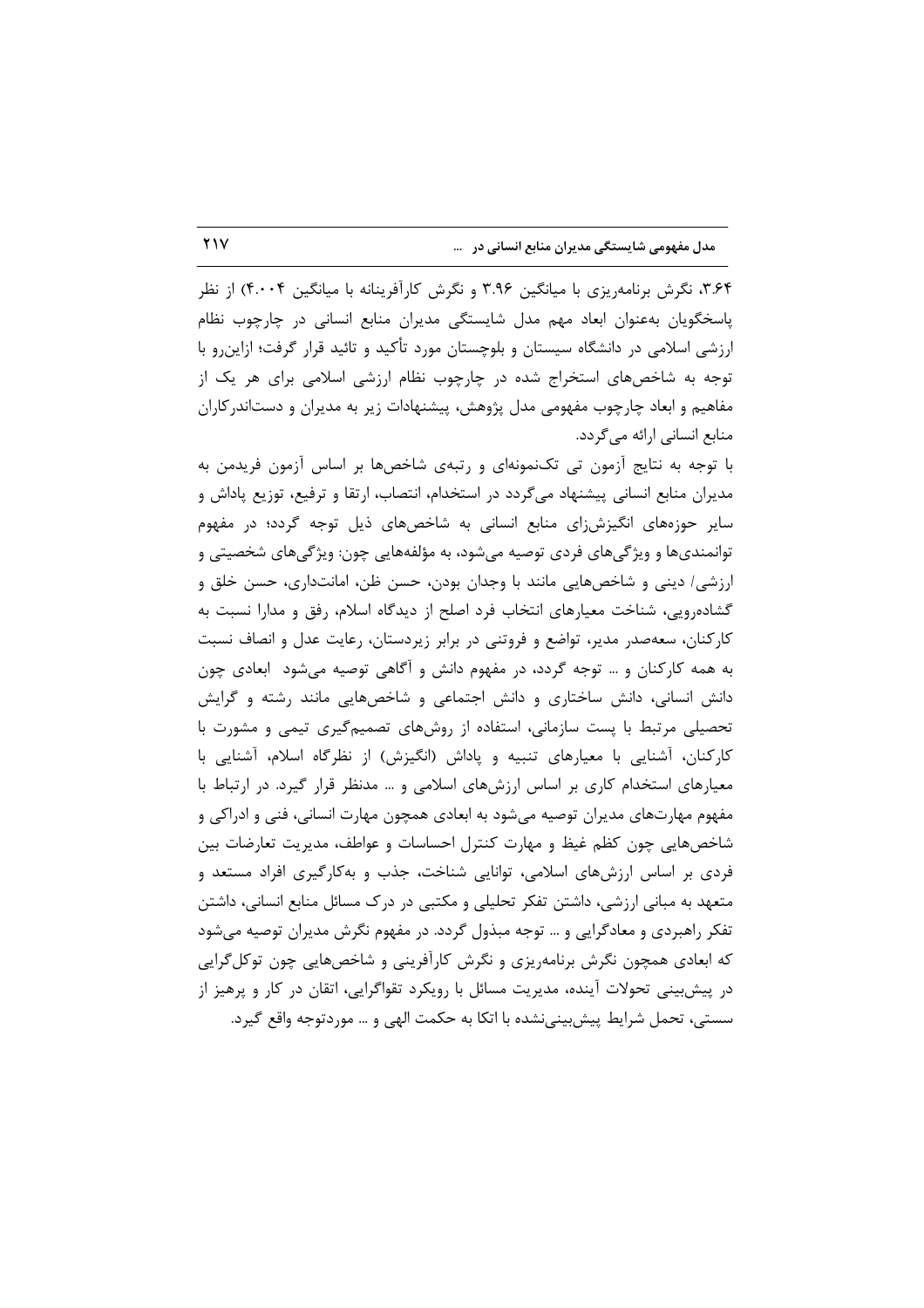## فهرست منابع و مأخذ ۱-قرآن کریم ٢-نهج البلاغه ۳-ابوالعلایی، بهزاد؛ (۱۳۸۳)؛ گزارش طرح مراکز ارزیابی مدیران؛ سازمان مدیریت صنعتی ۴-احد زاده، سجاد و ملک پور، زهرا؛ (۱۳۹۱)؛ آموزش و بهسازی منابع انسانی با استفاده از مدل شایستگی؛ تهران: سومین همایش ملی مهندسی صنایع و سیستم ۵-احمدی، علی اکبر؛ درویش، حسن؛ سبحانیفر، محمدجواد و فاضلی کبریا، حامد (۱۳۹۲) مدلسازی شایستگیهای منابع انسانی بر اساس آموزههای نهجالبلاغه ( مطالعه موردی؛ سنخیت سنجی شایستگیهای منابع انسانی در دانشگاه امام صادق (ع) دوره ٢، شماره ۱، زمستان ۱۳۹۲، صفحه ۸۳-۰۸۸ ۶-احمدي، علي|كبر؛ فاضلي كبريا؛ حامد و فقيه، محمدباقر؛ (١٣٩١)؛ طراحي مدل مفهومي عمومی شاخصها و مؤلفههای برنامهریزی نیروی انسانی مبتنی بر شایستگیها؛ مجله , اهیرد، شماره ۶۶، سال ۲۲: صص ۱۷۷–۱۴۷ ٧-بازياري، عزت الزمان و اميرتاش، على محمد؛ (١٣٨۵)؛ «انتصاب مديران با ضوابط شایستهسالاری در سازمان تربیتبدنی جمهوری اسلامی ایران»؛ نشریه علوم حرکتی و ورزش، سال چهارم، جلد اول، شماره ۷: صص ۱۰-۱۰ ٨-پيروز، على آقا و خدمتي، ابوطالب؛ (١٣٩۴)؛ مديريت در اسلام؛ قم، نشر يژوهشكده حوزه و دانشگاه ۹-توماج، یحیی؛ (۱۳۹۱)؛ تدوین مدل فرایندی شایستگیهای مدیران منابع انسانی بخش دولتی با تأکید بر سیاستهای کلی نظام اداری؛ رساله دکتری، دانشگاه تهران ۱۰-چیتساز، احسان؛ ذوالفقار زاده، محمدمهدی؛ غیاثی ندوشن سعید. (۱۳۹۱)؛ تدوین الگوی شایستگیهای محوری مدیران فرهنگی-اجتماعی دانشگاهها در ایران اسلامی، مدیریت در دانشگاه اسلامی، ۲ صص:۶۵۱-۲۷۲. ١١-حاجيان، طالب؛ كريمي، مهدي و قهرماني فرد، على (١٣٩٠) تواضع و فروتني مديران از دیدگاه اسلام، فصلنامه مطالعات اسلامی در تعلیم و تربیت سال دوم، شماره ۴ ، پاییز و زمستان ۱۳۹۰ صص ۰-۲۰

۱۲–حیدریور، حسین ؛ (۱۳۸۴)؛ پیشینه فرهنگی شایسته سالاری؛ تهران: اولین همایش توسعه شایسته سالاری در سازمان ها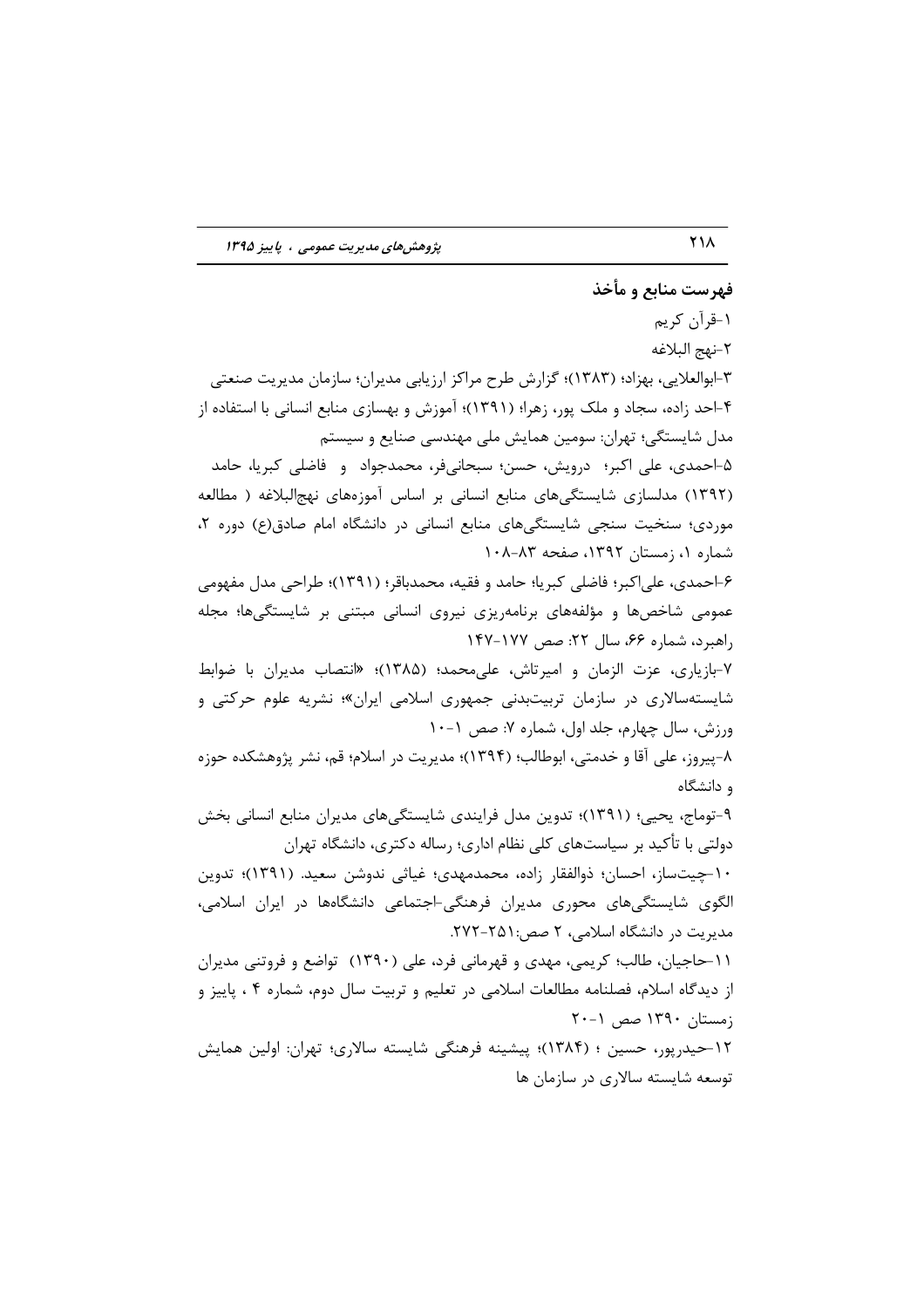١٣-خائف الهي، احمدعلي؛ رضائيان، على و اسدى فرد، رويا (١٣٩٠) خدمتگذارى، شایستگی کلیدی مدیران دولتی ایران بر اساس صحیفه امام، مجله علوم انسان ی دانشگاه امام حسین (ع) مدیریت ولایی ، دوره هفدهم، شماره ۹ صص ۳۵-۹ ۱۴-خنیفر، حسین (۱۳۸۶)؛ کارآفرینی در نظام ارزشی، قم، انتشارات ایران نگین ١۵-خنيفر، حسين؛ زارعي متين، حسن؛ حسن زاده، محمد صادق (١٣٩٣) ارائه مدل مفهومی ارزشهای کاری در چارچوب نظام ارزشی اسلام، مجله مدیریت فرهنگ سازمانی، سال دهم، شماره ۲۵ صص ۹۶-۶۱ ۱۶-رعنایی، حبیب اله؛ سلطانی، مریم و یزدانی، حمیدرضا؛ (۱۳۹۱)؛ شناسایی و رتبهبندی ابعاد و مؤلفههای شایستگی مدیران: تحلیل محتوای مدلهای شایستگی مدیران؛ نشریه علمي ـ ترويجي مطالعات منابع انساني، سال اول، شماره سوم: صص ٥٠-٢٧ ١٧-رمضاني، حسين؛ على اكبرى، حسن (١٣٩١)؛ بررسي پايههاى نظرى موضوع تصمیم گیری مبتنی بر اخلاق اسلامی؛ نشریه مدیریت اسلامی، شماره ۳، صص ۱۴۹-۱۷۵ ١٨-رمضاني، عمران؛ (١٣٧٨)؛ مديريت مبتني بر شايستگي؛ فصلنامه تدبير، شماره ٩٢: صص ۲۴-۲۷ ١٩-رنجبر، منصور؛ خائف الهي، احمد؛ داناييفرد، حسن و فاني، علىاصغر. (١٣٩٢)؛ ارزيابي الگوی شایستگی های مدیران بخش سلامت: رویکرد مدل سازی معادلات ساختاری؛ مجله دانشگاه علوم پزشکی مازندران،۱۲۳(۱۰۹): صص۱۱۷-۱۲۶. ۲۰-سرگزی، زهرا؛ ناستی زایی، ناصر و پورقاز، عبدالوهاب (۱۳۹۵)؛ رابطه شایستگیهای محوری با عملکرد مدیران گروه های آموزشی دانشگاه سیستان و بلوچستان؛ پژوهشهای مدیریت عمومی؛ سال هشتم، شماره سی ام، صص ۳۵-۵۴ ۲۱-عابدیان اول، اکرم (۱۳۹۰)؛ طراحی مدل شایستگی مدیران گروههای آموزشی دانشگاه فردوسی مشهد؛ پایانِنامه کارشناسی ارشد؛ دانشگاه فردوسی مشهد ٢٢-عبدالحسين زاده، محمد؛ ثنايي، مهدي (١٣٩٣) ؛ بررسي تطبيقي رهبري امام خميني با چارچوب مفهومی ربوبیت؛ فصلنامه علمی تخصصی اسلام و مدیریت؛ سال ۳، شماره ۵، صص ١٧١-١٩۶ ۲۳-قربان نژاد، پریسا؛ عیسی خانی، احمد (۱۳۹۵) طراحی مدل شایستگی مدیران دانشگاهی بر اساس الگوهای اسلامی: رویکرد تطبیقی، مدیریت در دانشگاه اسلامی، سال پنجم، شماره ۱، بهار و تابستان ۱۳۹۵، صص ۵۰- ۳۸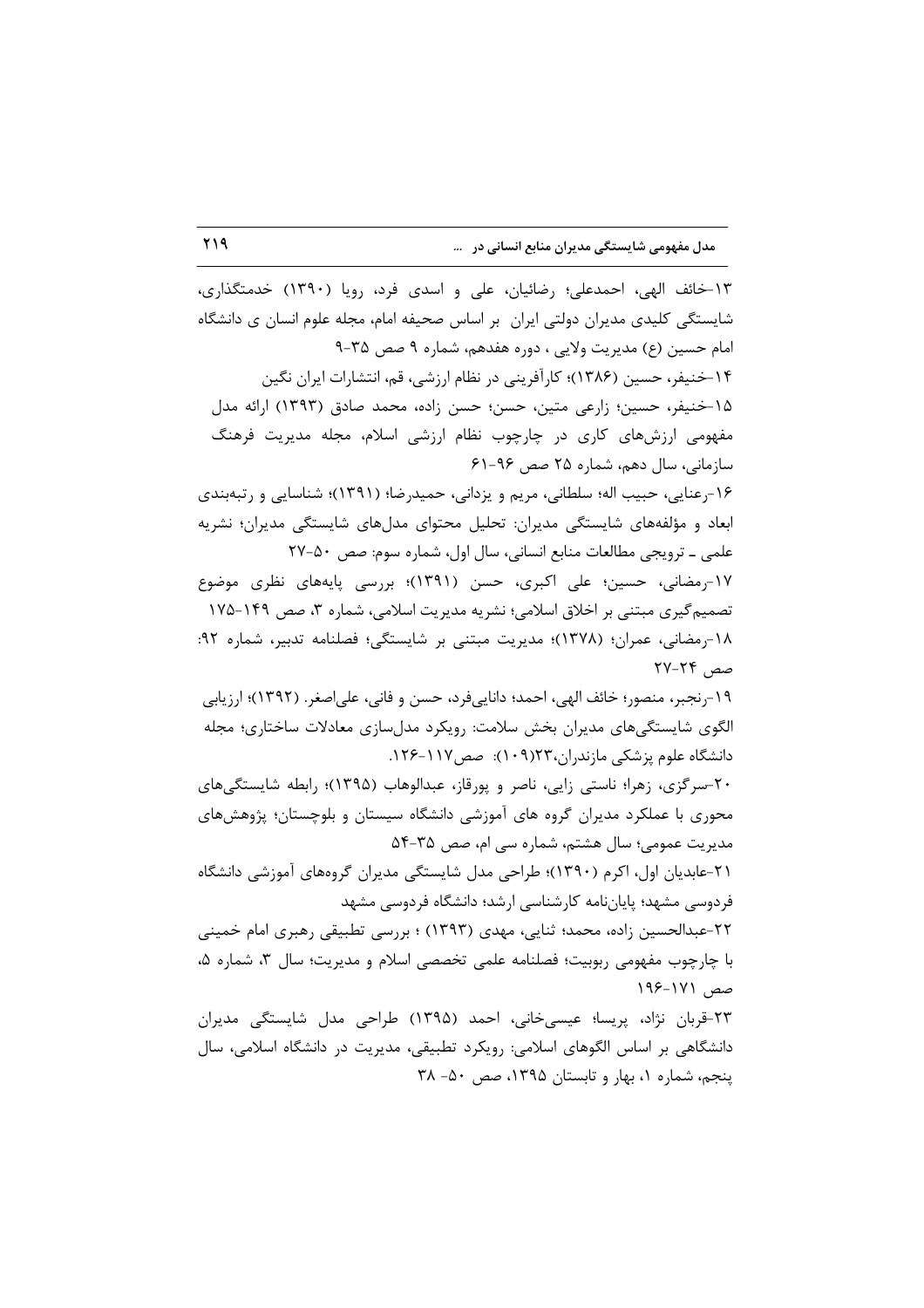٢۴-گرانپايه، علي؛ (١٣٩٢)؛ بررسي رابطه بين ابعاد مدل شايستگي منابع انساني (HRCM) و مدل تعالی منابع انسانی (HREM) در شرکت مدیریت تولید برق جنوب فارس؛ پایاننامه کارشناسی ارشد؛ دانشگاه سیستان و بلوچستان ۲۵-لطیفی، میثم؛ (۱۳۸۳)؛ شناسایی وزن دهی معیارهای انتخاب و انتصاب مدیران منابع انسانی در بخش دولتی؛ پایاننامه کارشناسی ارشد مدیریت صنعتی، دانشگاه امام صادق (ع)

۲۶-محمودی، امیرحسین؛ عابدی، اکرم و حیدری، یونس؛ (۱۳۹۱)؛ بررسی شایستگی،ای حرفهای مدیران گروههای آموزشی، مجله فرایند مدیریت توسعه؛ دوره ۲۵، شماره ۱: صص  $9 - 91$ 

٢٧-مشتاق، زينب؛ (١٣٨۵)؛ خصوصيات يک مدير لايق و شايسته از ديدگاه اسلام؛ مجله توسعه مديريت؛ شماره ٧٢: صص ٤٢-٢٢

٢٨-مشهودي، مجيد؛ (١٣٨٩)؛ رويكرد شايستگي در مديريت منابع انساني؛ مجله تدبیر،شماره ۲۱۵،صص ۱۴-۱۹

٢٩-مقيمي، سيد محمد؛ خنيفر، حسين؛ عربي خوان، مهلا. (١٣٨٧)؛ بررسي ارتباط بين سبک شخصیت و اثربخشی مدیریت در مدیران سازمانهای دولتی، مدیریت دولتی،۱(۱): صص ٨٧-٠۴ ١

۳۰-نظامی وندچگینی، هوشنگ و جلیلوند، محمدرضا؛ (۱۳۹۲)؛ نگرش اسلامی به مدیریت در مقابل مديريت اسلامي؛ دوفصلنامه علمي تخصصي اسلام و مديريت؛ سال ٢، شماره ٣، صص ١٢٣-١٢٩

٣١-نيک پور، امين؛ منظري توکلي، عليرضا؛ نوبري ايديشه، سميه و محمدي، مرضيه؛ (۱۳۹۰)؛ بررسی رابطه بین انتخاب کارکنان بر اساس معیارهای اسلامی و اثربخشی سازمانی در سازمانهای دولتی شهر کرمان؛ فصلنامه علمی پژوهشی مدیریت اسلامی، سال ۲۱، شماره ۱؛ صص ۱۶۹-۱۶۹

۳۲-نیلی پور طباطبایی، سید اکبر و ابراهیمی، ایوب؛ (۱۳۹۳)؛ تبیین مدل شایستگی های مديران مورد مطالعه : نهجالبلاغه. تهران: همايش بين|لمللي مديريت. صص ٢٢٠-٢٠۵ ۳۳-ودادی، احمد و زارع فرد، مطهره؛ (۱۳۹۰)؛ طراحی مدل شایستگی برای استعدادیابی و جانشین پروری مدیران (مطالعه موردی: شرکت مادر تخصصی عمران شهرهای جدید)؛ اولین کنفرانس سازمانهای هلدینگ، تهران